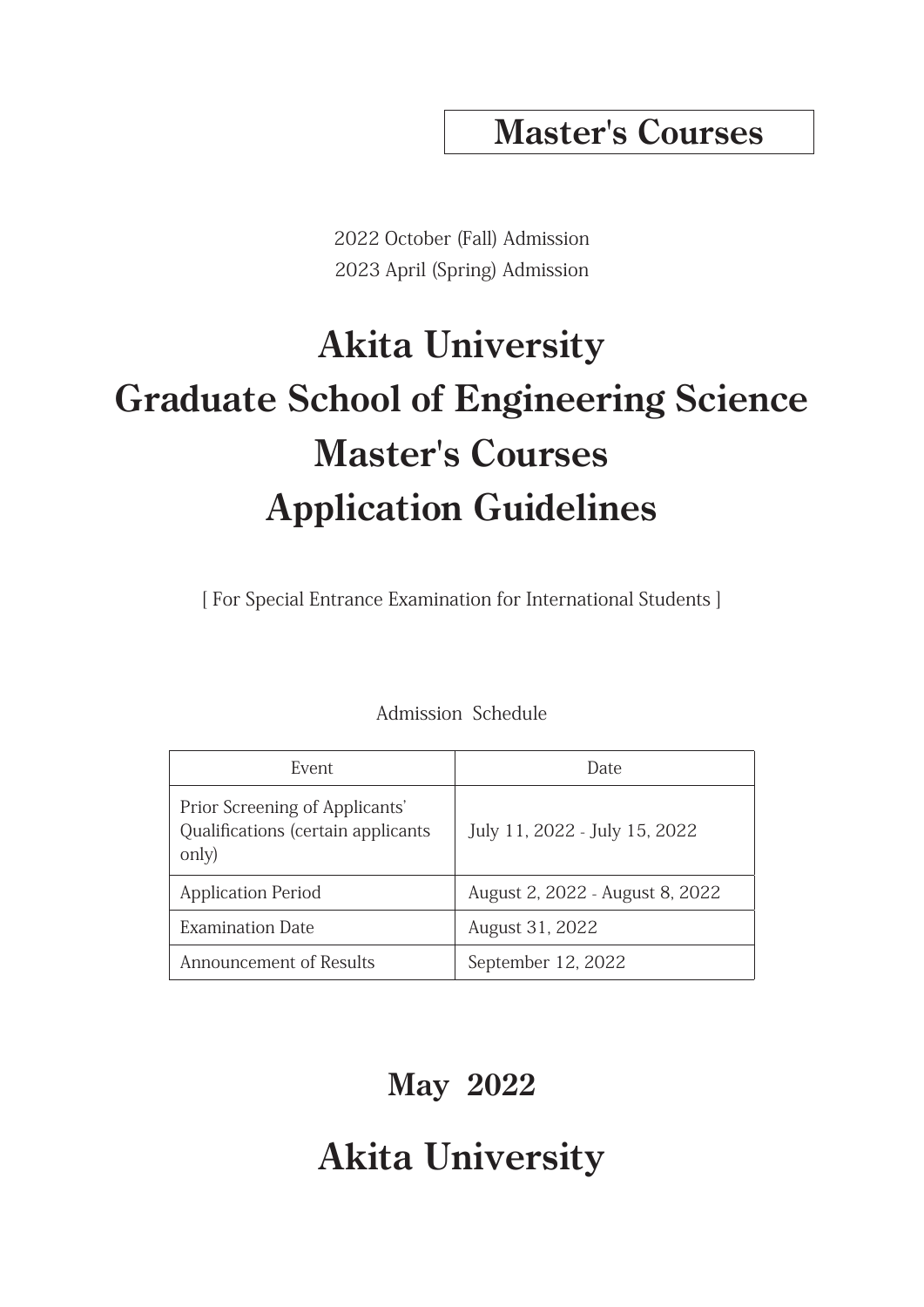## **Admission Policy**

The Graduate School of Engineering Science, Akita University welcomes applications from candidates who meet the following criteria.

The Graduate School of Engineering Science aims to educate people who can systematically master a body of highly specialized knowledge and technology from first principles and will make a positive contribution to the energization of local communities and the sustainable development of the country as a whole with flexibility, an international perspective, and a strong sense of ethics.

We are looking for new students who are motivated to create and craft new inventions based on expertise in science and engineering, who are driven to contribute to the development of local communities and the resolution of their numerous issues, and who will aim to use their scientific learning to help find solutions to the problems confronting all of humankind. We are actively looking to attract students from different backgrounds and with different aims. To this end, we have established a framework for flexible learning to allow working people to accommodate their studies into their working lives, and an international environment that welcomes students from countries around the world.

For the Master's Degree Program, we look to admit candidates who aspire to use their expertise to find solutions to the issues confronting local communities and our global society.

For more details on the admission policies of individual departments, see page 15 of these guidelines.

### **Basic Policy for Selection of Students**

Screening for admission will be determined by the combined results of an academic ability test (interview) and a document review.

## **Confidentiality of Applicant Information**

The personal information of applicants from submitted documents and from entrance examinations is used by Akita University solely for the following purposes:

・In matters related to selecting successful applicants (including related matters such as statistical processing)

・In the case of students who have completed enrollment procedures, post-admission enrollment management, academic guidance, matters related to student support and matters related to the collection of tuition fees.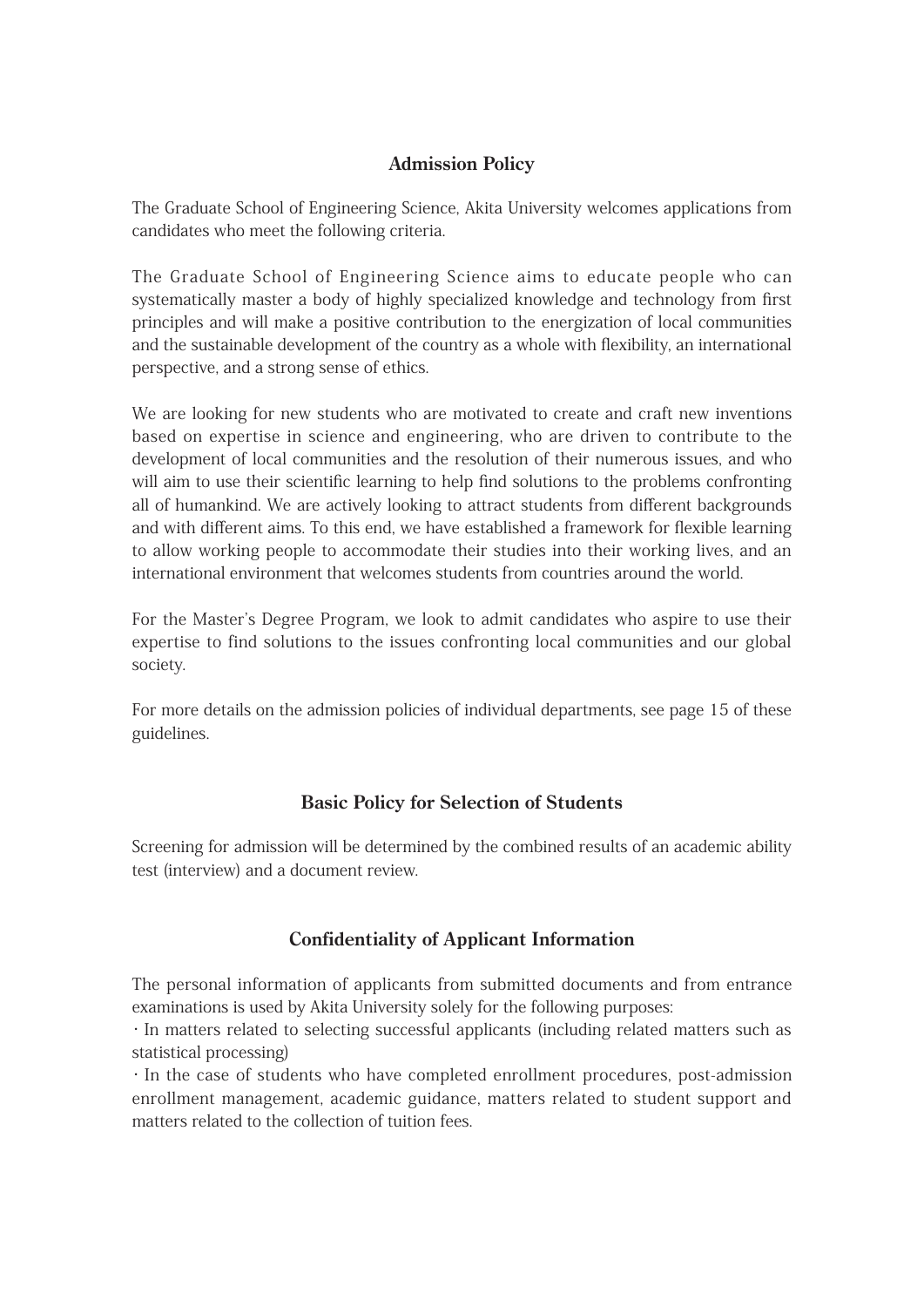## **Special Entrance Examination for International Students**

## **1. Number to be Admitted**

| Department (Major)                                                     | Fall  | Spring |
|------------------------------------------------------------------------|-------|--------|
| Life Science                                                           | a few | a few  |
| Materials Science                                                      | a few | a few  |
| Mathematical Science and<br>Electrical-Electronic-Computer Engineering | a few | a few  |
| <b>Systems Design Engineering</b>                                      | a few | a few  |
| Cooperative Major in Sustainable<br>Engineering                        | a few | a few  |

## **2. Application Qualifications**

**Applicants seeking admission in October 2022 (fall admission) must meet all of requirements (1) to (4) below.**

- (1) Persons whose resident status is designated as "college student" under the Immigration Control and Refugee Recognition Act, or who are able to obtain this status at time of entry to the University (resident status will be "college student" upon entry into the University).
- (2) Persons who do not hold Japanese nationality.
- (3) Persons who have sufficient Japanese language ability to pursue academic studies.
- (4) Persons who meet one of the following conditions:
	- 1) Persons who have completed 16 years of academic education outside of Japan or will complete it by September 30, 2022.
	- 2) Persons who have completed 16 years of formal education in foreign countries by taking a correspondence course through a non-Japanese school while residing in Japan or will complete it by September 30, 2022.
	- 3) Persons who have completed or will have completed 15 years of academic education outside of Japan, and are recognized by the graduate school to have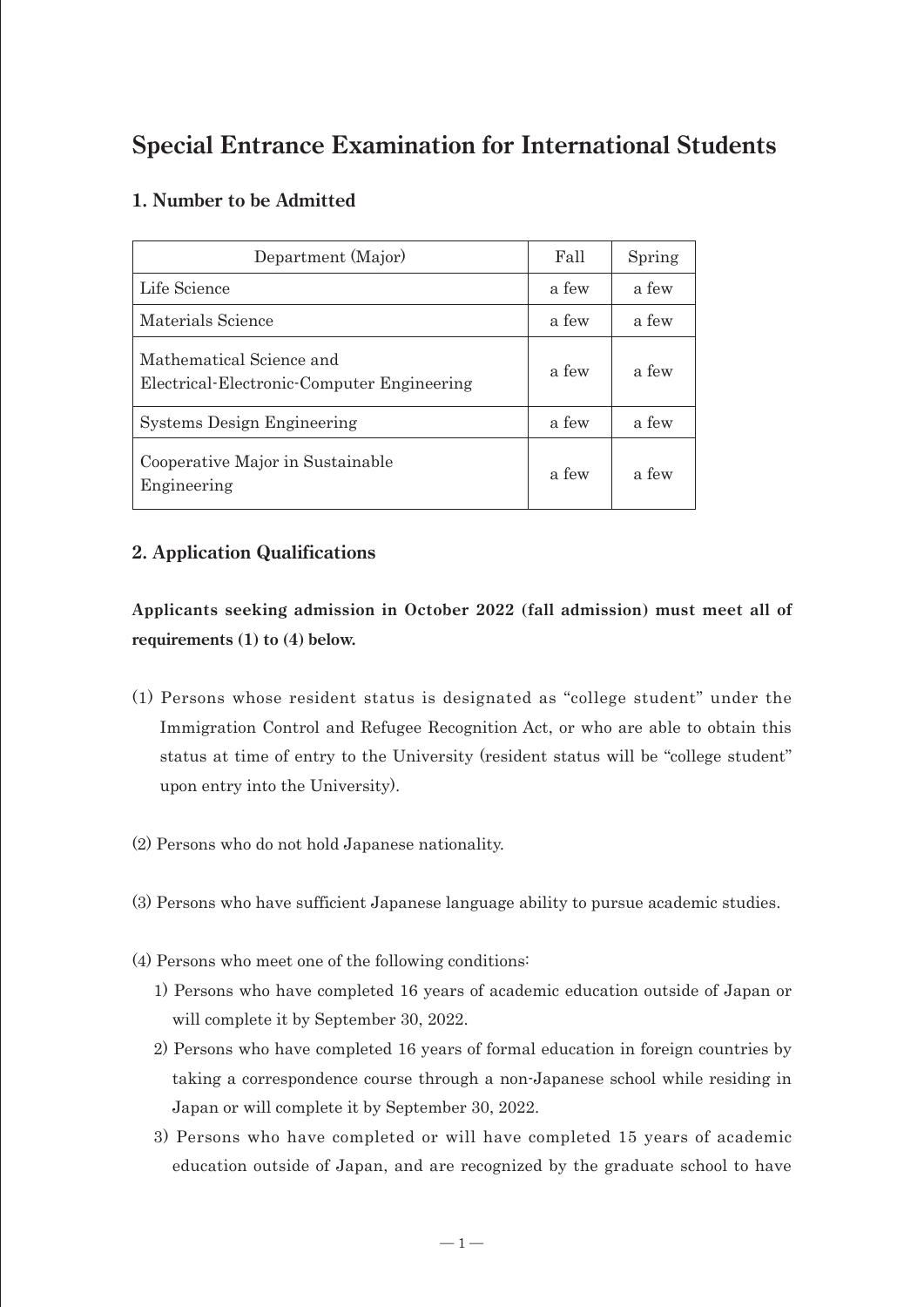received all the required credits with an excellent academic record.

- 4) Persons who have earned a degree from a program established by a foreign educational institution in Japan that has been designated by the Ministry of Education, Culture, Sports, Science and Technology (MEXT) to be equivalent to an undergraduate program of a foreign university.
- 5) Persons recognized, based on individual screening, by the graduate school, as having an academic ability equal to or surpassing that of students who have graduated from a Japanese university, and who will be at least 22 years of age by September 30, 2022.
- Notes: i) Persons who do not hold Japanese nationality but who have graduated from a Japanese university (including persons expected to graduate in September 2022) are not eligible to apply as an international student.
	- ii) Prior eligibility screening of persons wishing to apply under Application Qualification 3) will be conducted. Please submit to the Application for Prior Screening form (included in these Guidelines), Certificate of (prospective) Graduation/Completion from Highest Educational Institution, and Academic Record Transcript or any other materials related to research which may serve as a reference during the screening process to the Admissions Office during the period from July 11 to no later than July 15, 2022. Applicants will be personally informed of results of screening by July 29, 2022.
	- iii) Application Qualification 5) includes persons who have graduated from a junior college or higher technical school, or who have completed programs at other educational institutions.
	- iv) Prior eligibility screening of persons wishing to apply under Application Qualification 5) will be conducted. Please submit to the Application for Prior Screening form (included in these Guidelines), Certificate of (prospective) Graduation/Completion from Highest Educational Institution, and Certificate of Employment or any other materials related to research or employment history which may serve as a reference during the screening process to the Admissions Office during the period from July 11 to no later than July 15, 2022. Applicants will be personally informed of results of screening by July 29, 2022.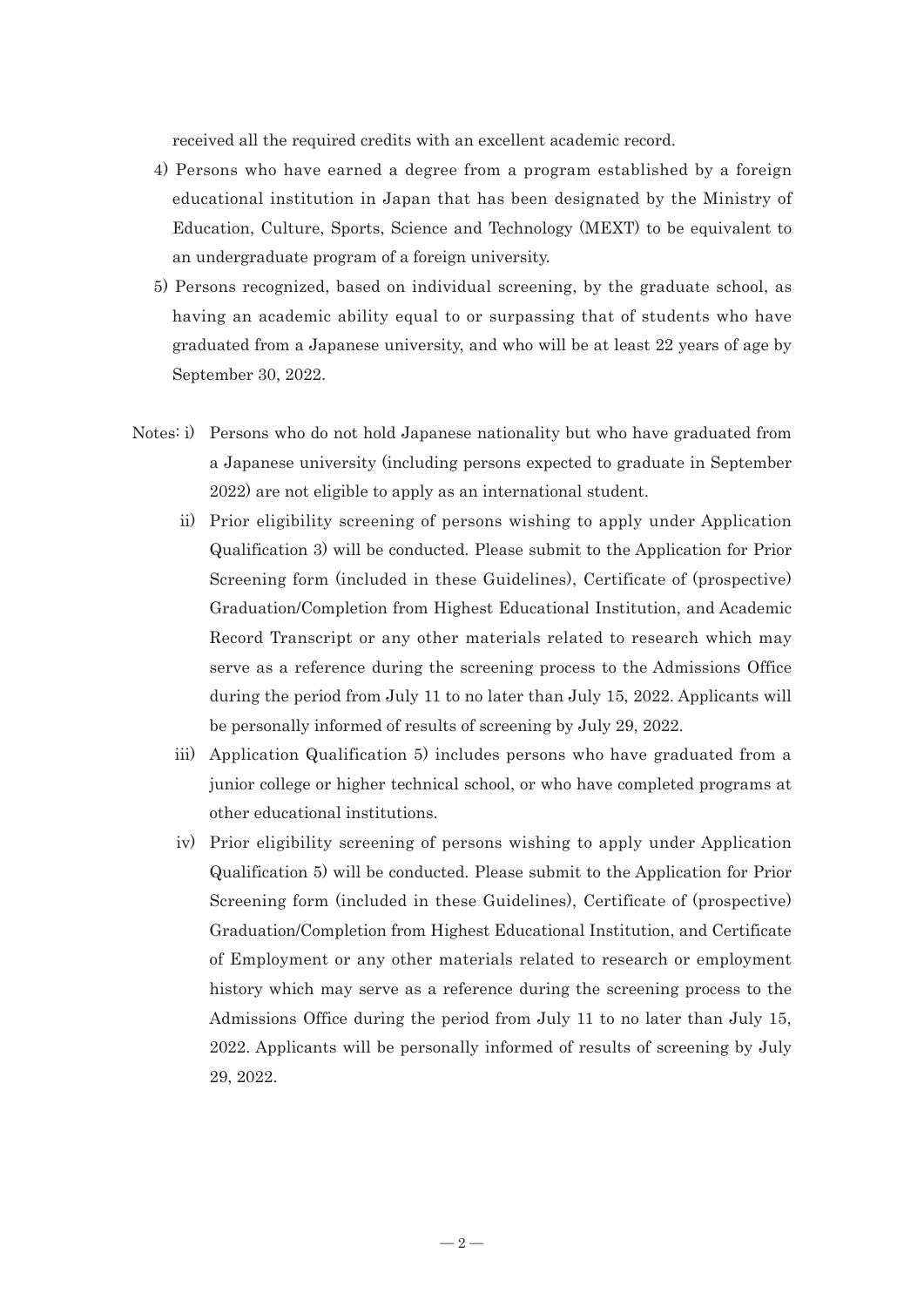## **Applicants seeking admission in April 2023 (spring admission) must meet all of requirements (1) to (4) below.**

- (1) Persons whose resident status is designated as "college student" under the Immigration Control and Refugee Recognition Act, or who are able to obtain this status at time of entry to the University (resident status will be "college student" upon entry into the University).
- (2) Persons who do not hold Japanese nationality.
- (3) Persons who have sufficient Japanese language ability to pursue academic studies.
- (4) Persons who meet one of the following conditions:
	- 1) Persons who have completed 16 years of academic education outside of Japan or will complete it by March 31, 2023.
	- 2) Persons who have completed 16 years of formal education in foreign countries by taking a correspondence course through a non-Japanese school while residing in Japan or will complete it by March 31, 2023.
	- 3) Persons who have completed or will have complete 15 years of academic education outside of Japan, and are recognized by the graduate school to have received all the required credits with an excellent academic record.
	- 4) Persons who have earned a degree from a program established by a foreign educational institution established in Japan that has been designated by the Ministry of Education, Culture, Sports, Science and Technology (MEXT) to be equivalent to an undergraduate program of a foreign university.
	- 5) Persons recognized, based on individual screening, by the graduate school, as having an academic ability equal to or surpassing that of students who have graduated from a Japanese university, and who will be at least 22 years of age by March 31, 2023.
- Notes: i) Persons who do not hold Japanese nationality but who have graduated from a Japanese university (including persons expected to graduate in March 2023) are not eligible to apply as an international student.
	- ii) Prior eligibility screening of persons wishing to apply under Application Qualification 3) will be conducted. Please submit to the Application for Prior Screening form (included in these Guidelines), Certificate of (prospective) Graduation/Completion from Highest Educational Institution, and Academic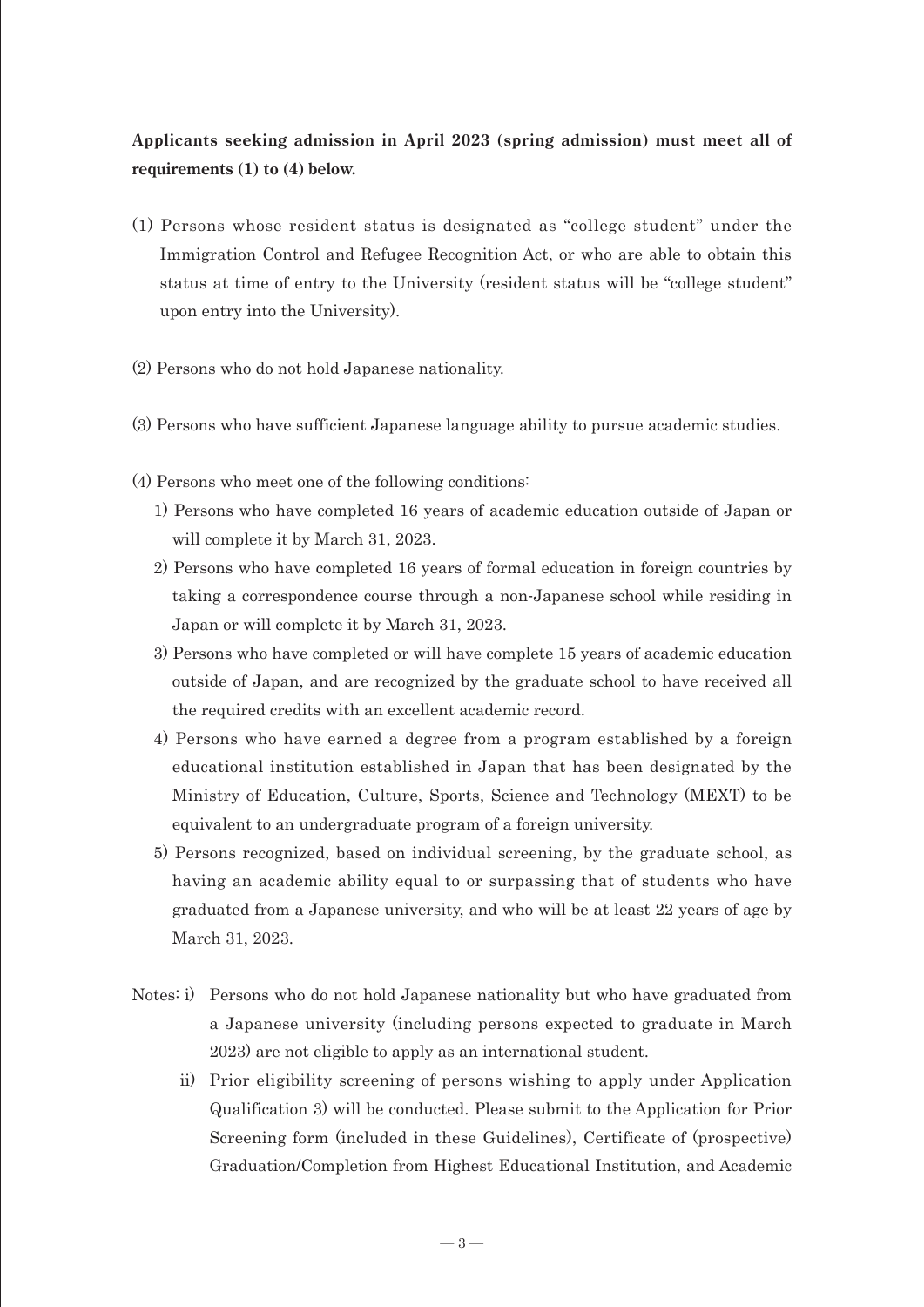Record Transcript or any other materials related to research which may serve as a reference during the screening process to the Admissions Office during the period from July 11 to no later than July 15, 2022. Applicants will be personally informed of results of screening by July 29, 2022.

- iii) Application Qualification 5) includes persons who have graduated from a junior college or higher technical school, or who have completed programs at other educational institutions.
- iv) Prior eligibility screening of persons wishing to apply under Application Qualification 5) will be conducted. Please submit to the Application for Prior Screening form (included in these Guidelines), Certificate of (prospective) Graduation/Completion from Highest Educational Institution, and Certificate of Employment or any other materials related to research or employment history which may serve as a reference during the screening process to the Admissions Office during the period from July 11 to no later than July 15, 2022. Applicants will be personally informed of results of screening by July 29, 2022.

#### **3. Application Period and Mailing Address**

(1) Application Period:

**From August** 2**, 2022 to no later than August** 8**, 2022.**

- Note 1) If brought in person or by proxy, application documents will be accepted at the Admissions Office between 9:00 a.m. and 4:00 p.m., except on Saturdays, Sundays, and national holidays.
- Note 2) If mailed, application documents must be sent by **registered mail** and **"Application to Master's Course, Special Entrance Examination for International Students, Graduate School of Engineering Science" written in red** on the front side of the envelope. The documents must reach the Admissions Office no later than 4:00 p.m. on August 8, 2022. Special care should be taken to allow sufficient time for international delivery.
- (2) Mailing address:

Admissions Office Akita University 1-1, Tegata Gakuen-machi Akita-shi 010-8502 Japan Tel: +81-18-889-2313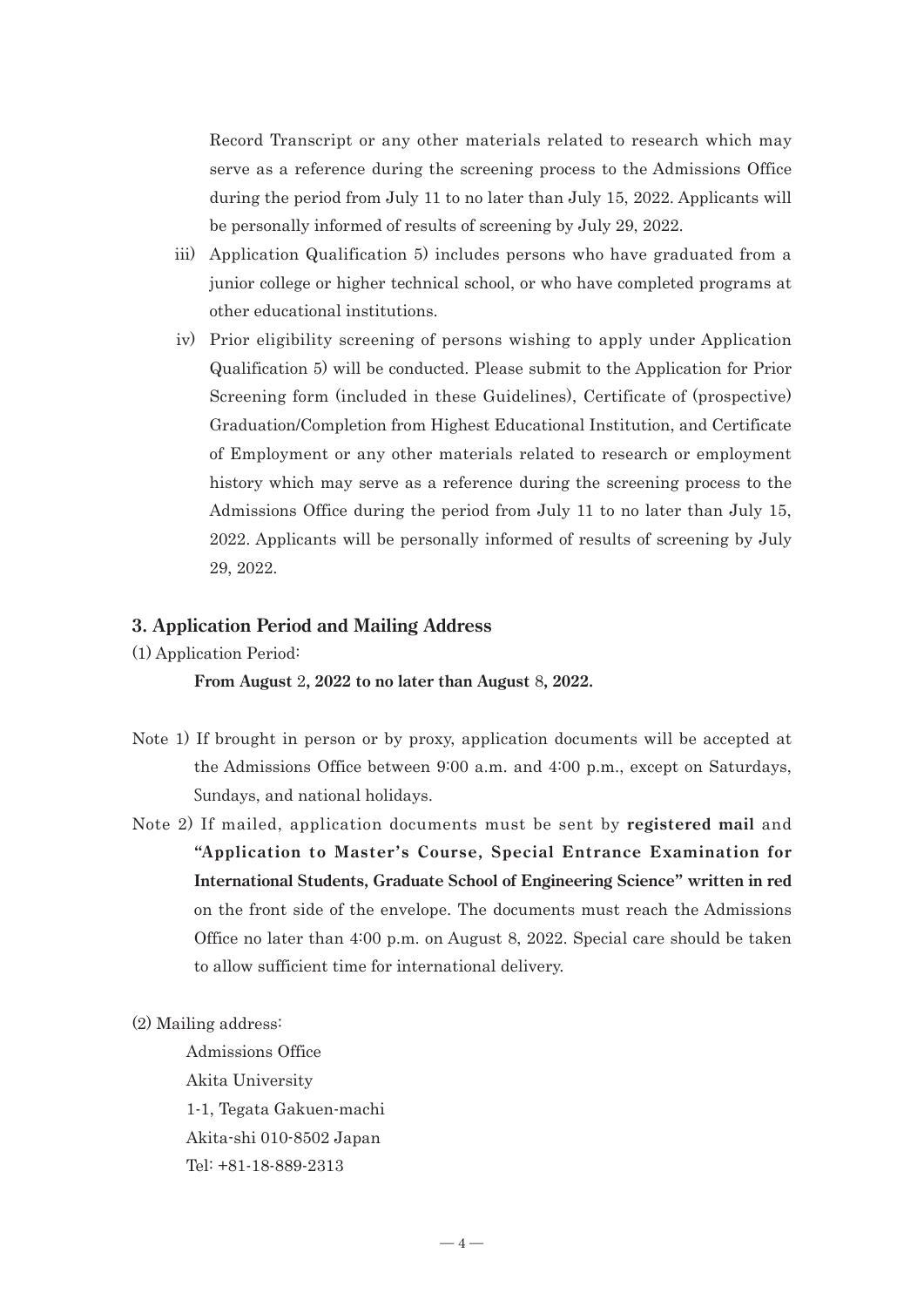## **4. Application Procedures**

(1) Documents to be submitted

| Documents for Submission                                                        | Points to Note                                                                                                                                                                                                                                                                                                                                                                                                                                                                                                                                                                                                                                                                                                                                                                                                                                                                                                                                                                                                                                                               |
|---------------------------------------------------------------------------------|------------------------------------------------------------------------------------------------------------------------------------------------------------------------------------------------------------------------------------------------------------------------------------------------------------------------------------------------------------------------------------------------------------------------------------------------------------------------------------------------------------------------------------------------------------------------------------------------------------------------------------------------------------------------------------------------------------------------------------------------------------------------------------------------------------------------------------------------------------------------------------------------------------------------------------------------------------------------------------------------------------------------------------------------------------------------------|
| Application for Admission<br><b>Examination Admission Slip</b><br>Photo ID card | Complete the required fields on the designated<br>Application for Admission form (included in these<br>Guidelines). A frontal-view photograph of the<br>applicant's face, without a hat, 4.5 cm x 3.5 cm in<br>size and taken within three months prior to this<br>application must be pasted in the designated area.                                                                                                                                                                                                                                                                                                                                                                                                                                                                                                                                                                                                                                                                                                                                                        |
| Certificate of Graduation<br>or Prospective Graduation                          | Must be prepared by the president of the school or<br>the dean of the faculty attended.                                                                                                                                                                                                                                                                                                                                                                                                                                                                                                                                                                                                                                                                                                                                                                                                                                                                                                                                                                                      |
| Academic Record Transcript                                                      | Must be prepared by the president of the school or<br>the dean of the faculty attended and sealed in an<br>envelope.                                                                                                                                                                                                                                                                                                                                                                                                                                                                                                                                                                                                                                                                                                                                                                                                                                                                                                                                                         |
| <b>Evaluation Fee Payment</b><br>(Proof of Evaluation Fee<br>Payment Form)      | There is an evaluation fee of 30,000 yen.<br>The name of the applicant and other required<br>information must be entered on the money transfer<br>form provided by the university. The fee should be<br>transferred via Japan Post Bank or Post Office<br>window on or after July 15, 2022, prior to<br>application in principle (any cost for the transfer is<br>to be paid by the applicant). <b>Please do not use an</b><br>ATM to transfer the fee.<br>"Proof of Postal Money Transfer" received at the<br>time of the transfer must be pasted on the Proof<br>of Evaluation Fee Payment Form. Please write<br>name, the department (major) you are applying to,<br>etc. on the form.<br>Once application procedures are fully completed,<br>the evaluation fee will not be returned for any<br>reason. However, if the application is not made<br>after the fee has been paid, a refund will be made.<br>To receive the refund, you should contact the<br>Bursar Section of the Accounting Division (Tel:<br>$+81-18-889-2234$ between August 9 and August<br>15, 2022. |
| Return Envelope for Sending<br>Examination Admission Slip,                      | Write Contact Address (address, name, postal<br>code) on the envelope enclosed with these                                                                                                                                                                                                                                                                                                                                                                                                                                                                                                                                                                                                                                                                                                                                                                                                                                                                                                                                                                                    |
| etc.                                                                            | guidelines, and affix 344 yen in postage stamps.                                                                                                                                                                                                                                                                                                                                                                                                                                                                                                                                                                                                                                                                                                                                                                                                                                                                                                                                                                                                                             |
| Other                                                                           | Please submit either a certificate of residence<br>( <i>Juminhyo</i> ) indicating your resident status,<br>issued by the mayor of your residing municipality,<br>or a copy of your passport.                                                                                                                                                                                                                                                                                                                                                                                                                                                                                                                                                                                                                                                                                                                                                                                                                                                                                 |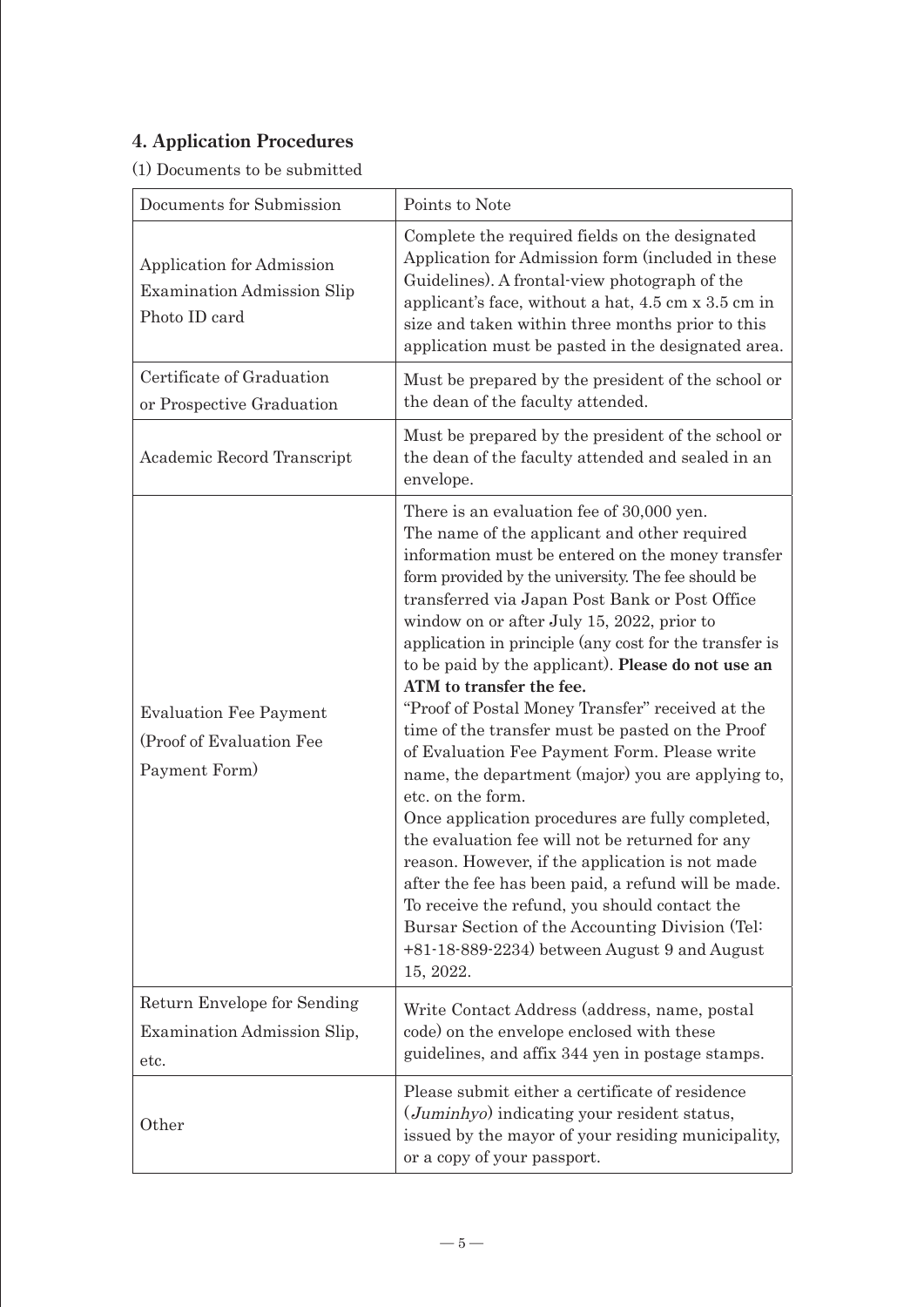|            | Please fill in your details on the designated Label |
|------------|-----------------------------------------------------|
| Label Slip | Slip (included in these Guidelines).                |

- Note: Applicants who are permitted to apply on the basis of the requirements (3) of the Application Qualifications are exempt from submitting a graduation or completion certificate and Academic Record Transcripts.
- Note: Applicants who are permitted to apply on the basis of the requirements (5) of the Application Qualifications are exempt from submitting a graduation or completion certificate, but must submit sealed Academic Record Transcripts issued by the most recent school attended.

(2) Important notices for submitting documents

- i) Applications will not be accepted unless all documents mentioned above are fully and accurately completed. Please ensure all required documents are in order.
- ii) Once submitted, documents will not be returned to applicants for any reason.
- iii) Applicants are not allowed to change departments or courses after submission of application.
- iv) If the Contact Address entered in the application form changes after submission, the Admissions Office must be promptly notified of such change.
- v) When preparing the designated forms, a word processing software may be used.
- vi) If the certificate is written in other than Japanese or English, attach the Japanese translation.

#### **5. Evaluation of Applicants**

- (1) Screening for admission will be determined by the combined results of an academic ability test (interview) and a document review.
- (2) Date of examination: August 31, 2022
- (3) Place of examination:

Graduate School of Engineering Science, Akita University

1-1, Tegata Gakuen-machi Akita-shi 010-8502 Japan

We will send you an examination admission slip notifying you of the place and time of your interview.

If you have not received your examination admission slip by August 26, please contact the Admissions Office immediately.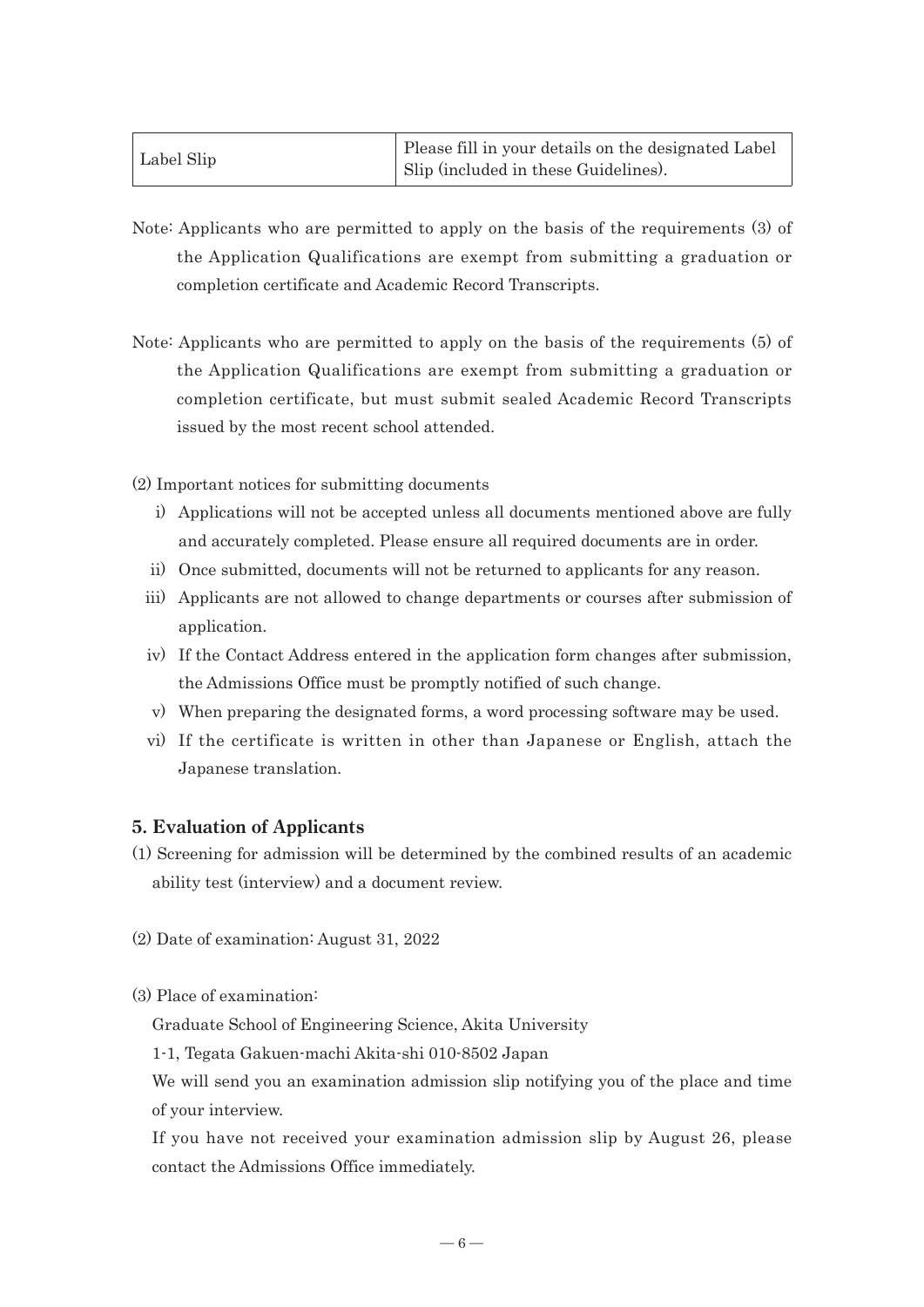| Date, etc.            |                                    | <b>August 31, 2022</b>       |
|-----------------------|------------------------------------|------------------------------|
|                       |                                    | <b>Academic Ability Test</b> |
|                       | Major/Course (Field)               | (Interview)                  |
|                       |                                    | Interview (includes oral     |
|                       |                                    | examination and Japanese     |
| Life Science          | Life Science Course                | conversational proficiency   |
|                       |                                    | test)                        |
|                       |                                    | Interview (includes oral     |
|                       |                                    | examination and Japanese     |
|                       | <b>Applied Chemistry Course</b>    | conversational proficiency   |
|                       |                                    | test)                        |
| Materials Science     |                                    | Interview (includes oral     |
|                       | Materials Science and              | examination and Japanese     |
|                       | <b>Engineering Course</b>          | conversational proficiency   |
|                       |                                    | test)                        |
|                       |                                    | Interview (includes oral     |
|                       |                                    | examination testing          |
|                       | Mathematical Science Course        | fundamental and specialist   |
|                       |                                    | knowledge of mathematical    |
| Mathematical          |                                    | science)                     |
| Science and           |                                    | Interview (includes oral     |
| Electrical-           | Electrical and Electronic          | examination and Japanese     |
| Electronic-           | <b>Engineering Course</b>          | conversational proficiency   |
| Computer              |                                    | test)                        |
| Engineering           |                                    | Interview (includes          |
|                       |                                    | oral examination             |
|                       | Human-Centered Computing<br>Course | testing English ability,     |
|                       |                                    | fundamental and specialist   |
|                       |                                    | knowledge of computing)      |
|                       |                                    | Interview (includes oral     |
| <b>Systems Design</b> | Mechanical Engineering Course      | examination and Japanese     |
| Engineering           |                                    | conversational proficiency   |
|                       |                                    | test)                        |

## **6. Academic Ability Test (Interview)**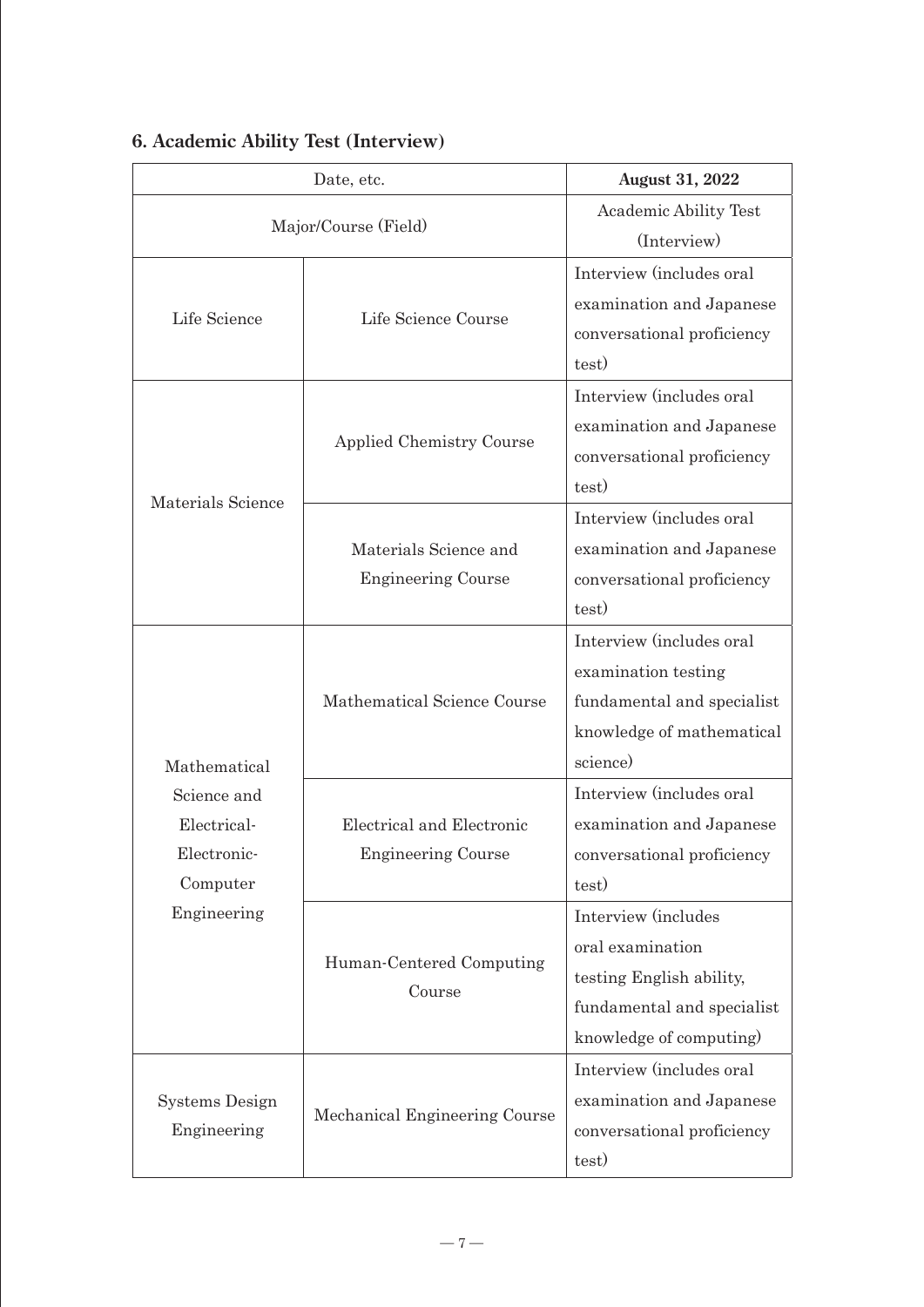| Systems Design<br>Engineering | Civil and Environmental<br><b>Engineering Course</b> | Interview (oral examination<br>testing specialized<br>foundation knowledge) |
|-------------------------------|------------------------------------------------------|-----------------------------------------------------------------------------|
| Cooperative Major             | Electromobility Course                               | Interview (includes oral<br>examination)                                    |
| in Sustainable<br>Engineering | Social Environment Systems<br>Course                 | Interview (includes oral<br>examination)                                    |

#### **7. Prior Consultation for Applicants with Disabilities**

Applicants with physical or mental disabilities such as health issues, injury, or developmental disabilities who may require special consideration during either the application process or the course of study itself should contact the Admissions Office no later than July 19, 2022 before application, submitting the designated form with all required fields completed together with a medical certificate prepared by a doctor. If special consideration is required during the examination process, for example if the applicant makes use on an everyday basis of a hearing aid, crutches, wheelchair, or similar device, or if such needs arise following application due to accident or other contingency, please contact the Admissions Office immediately.

Depending on the severity of the disability, special arrangements may be required in advance. If you are unsure whether to apply to Akita University given your condition, please contact the Admissions Office. Please inform the Admissions Office if special arrangements are no longer required due to selection of an alternate institution or other reason.

Please note that details of prior consultation will in no way influence judgment when determining acceptance to the graduate school.

**Contact: Admissions Office, Akita University Tel: +81-18-889-2313 E-mail: nyushi@jimu.akita-u.ac.jp**

#### **8. Acceptance Notification**

Results are tentatively scheduled to be posted on the notice board in front of the entrance to the No. 1 Building of the Faculty of Engineering Science at **3:00 p.m. on September 12, 2022.** Additionally, a Letter of Acceptance will be sent to successful applicants.

Please note that we are unable to respond to telephone inquiries.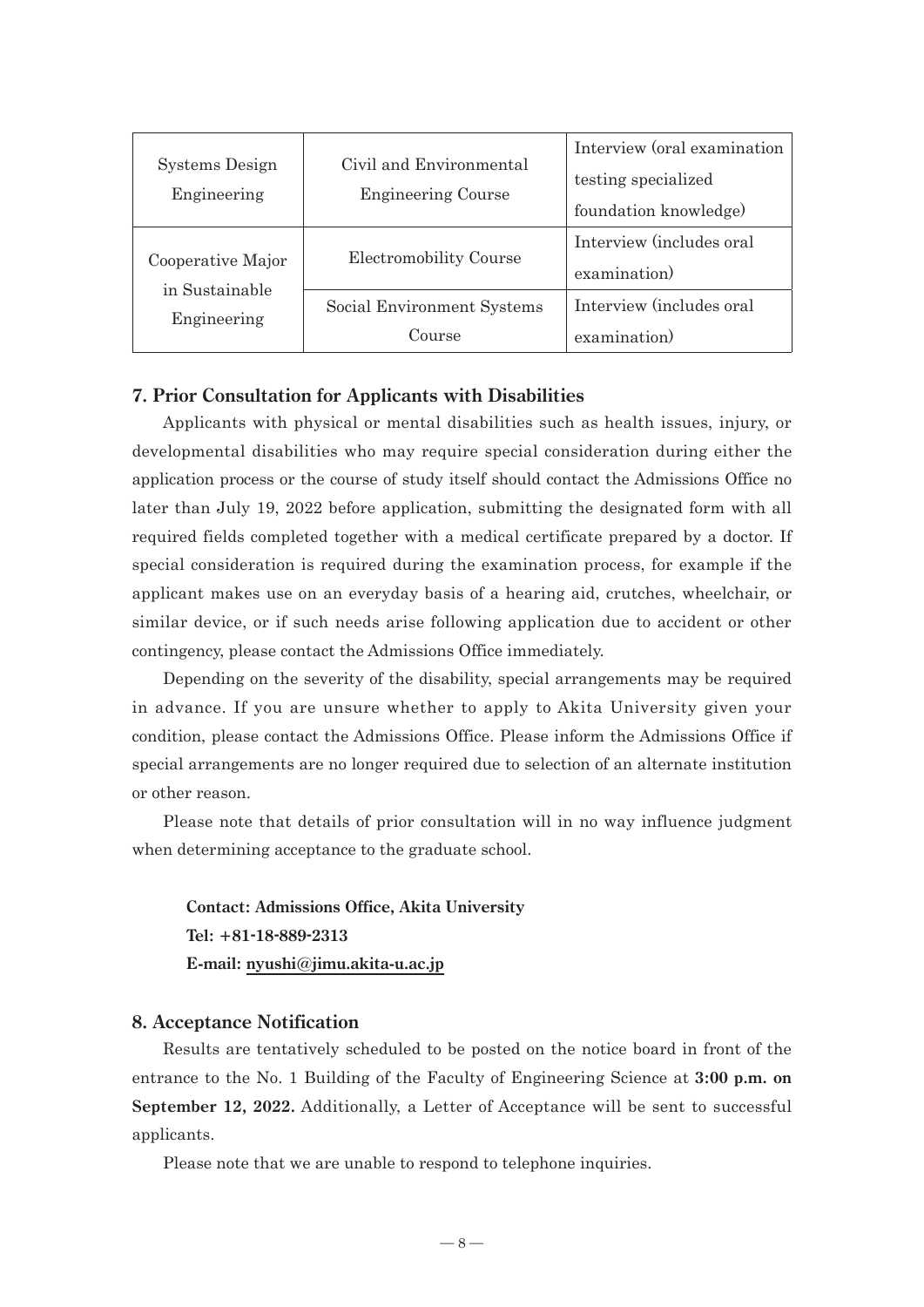#### **9. Admission Procedures**

#### **Students admitted in October 2022 (fall admission)**

Since we will mail enrollment documents to successful applicants, please pay the entrance fee during the entrance procedure below and submit the application procedure documents.

#### (1) Admission Procedure Period

September 14 (Wednesday) - September 22 (Thursday) of 2022 (must arrive)

- (2) School Fees
	- i) Admission fee: 282,000 yen (subject to change)
	- ii) Tuition: 267,900 yen for the second semester (535,800 yen for the full academic year) (subject to change)
- Note 1) Admission fee paid will be not refunded for any reason.
- Note 2) The above school fees are projected amounts and are subject to change before or during the course of study. Revised admission fee will apply to all new students if the revision takes place before the end of the Admission Procedure Period. If the tuition is revised at the time of admission or during the course of study, the new tuition takes effect at the time of revision.
- Note 3) If a candidate cancels his/her admission before September 30, 2022 after completion of the Admission Procedures due to unavoidable circumstances, the tuition paid will be refunded upon request only after designated procedures are completed.
- (3) Other information
	- 1) Those with an excellent academic standing yet who have difficulty paying the admission fee due to financial circumstances and those who demonstrate other financial needs may be eligible upon screening to apply for financial aid. Those accepted will be either exempt from paying all or half of the admission fee, or may be allowed to pay the fee at a later date.
	- 2) Those with an excellent academic standing yet who have difficulty paying the tuition due to financial circumstances and those who demonstrate other financial needs may be eligible upon screening to apply for financial aid. Those accepted will be either exempt from paying all, half or a third of the tuition, or may be allowed to pay the fee at a later date.
	- 3) If the applicant is employed as a teaching assistant (TA), a stipend will be paid.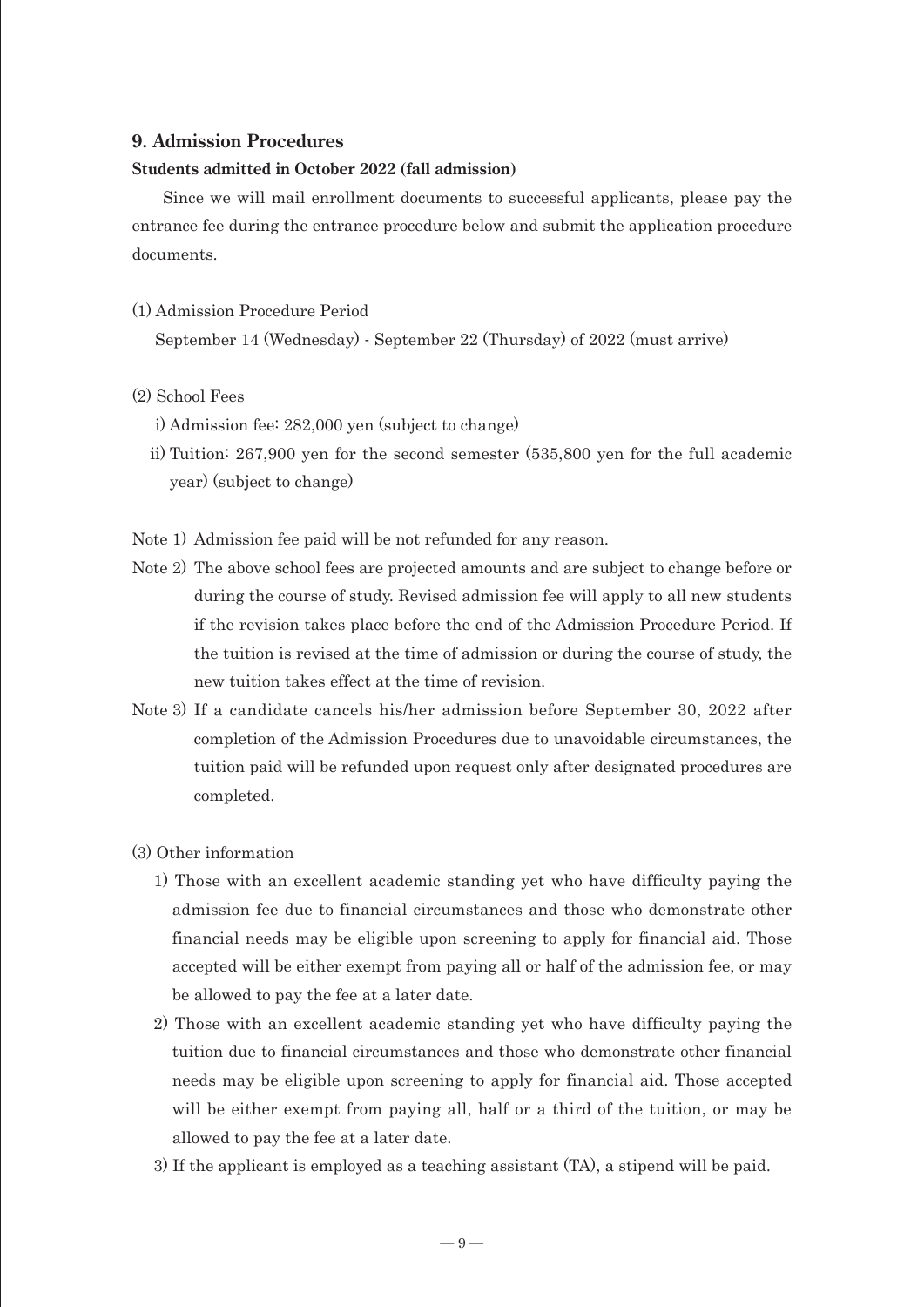#### **Students admitted in April 2023 (spring admission)**

Since we will mail enrollment documents to successful applicants, please pay the entrance fee during the entrance procedure below and submit the application procedure documents. Regarding payment of tuition fees,we will notify you again in late February 2023.

(1) Admission Procedure Period

September 14 (Wednesday) - September 30 (Friday),2022 (must arrive)

- (2) School Fees
	- i) Admission fee: 282,000 yen (subject to change)
	- ii) Tuition: 267,900 yen for the first semester (535,800 yen for the full academic year) (subject to change)
- Note 1) Admission fee paid will be not refunded for any reason.
- Note 2) The above school fees are projected amounts and are subject to change before or during the course of study. Revised admission fee will apply to all new students if the revision takes place before the end of the Admission Procedure Period. If the tuition is revised at the time of admission or during the course of study, the new tuition takes effect at the time of revision.
- Note 3) If a candidate cancels his/her admission before March 31, 2023 after completion of the Admission Procedures due to unavoidable circumstances, the tuition paid will be refunded upon request only after designated procedures are completed.
- (3) Other information
	- 1) Those with an excellent academic standing yet who have difficulty paying the admission fee due to financial circumstances and those who demonstrate other financial needs may be eligible upon screening to apply for financial aid. Those accepted will be either exempt from paying all or half of the admission fee, or may be allowed to pay the fee at a later date.
	- 2) Those with an excellent academic standing yet who have difficulty paying the tuition due to financial circumstances and those who demonstrate other financial needs may be eligible upon screening to apply for financial aid. Those accepted will be either exempt from paying all, half or a third of the tuition, or may be allowed to pay the fee at a later date.
	- 3) If the applicant is employed as a teaching assistant (TA), a stipend will be paid.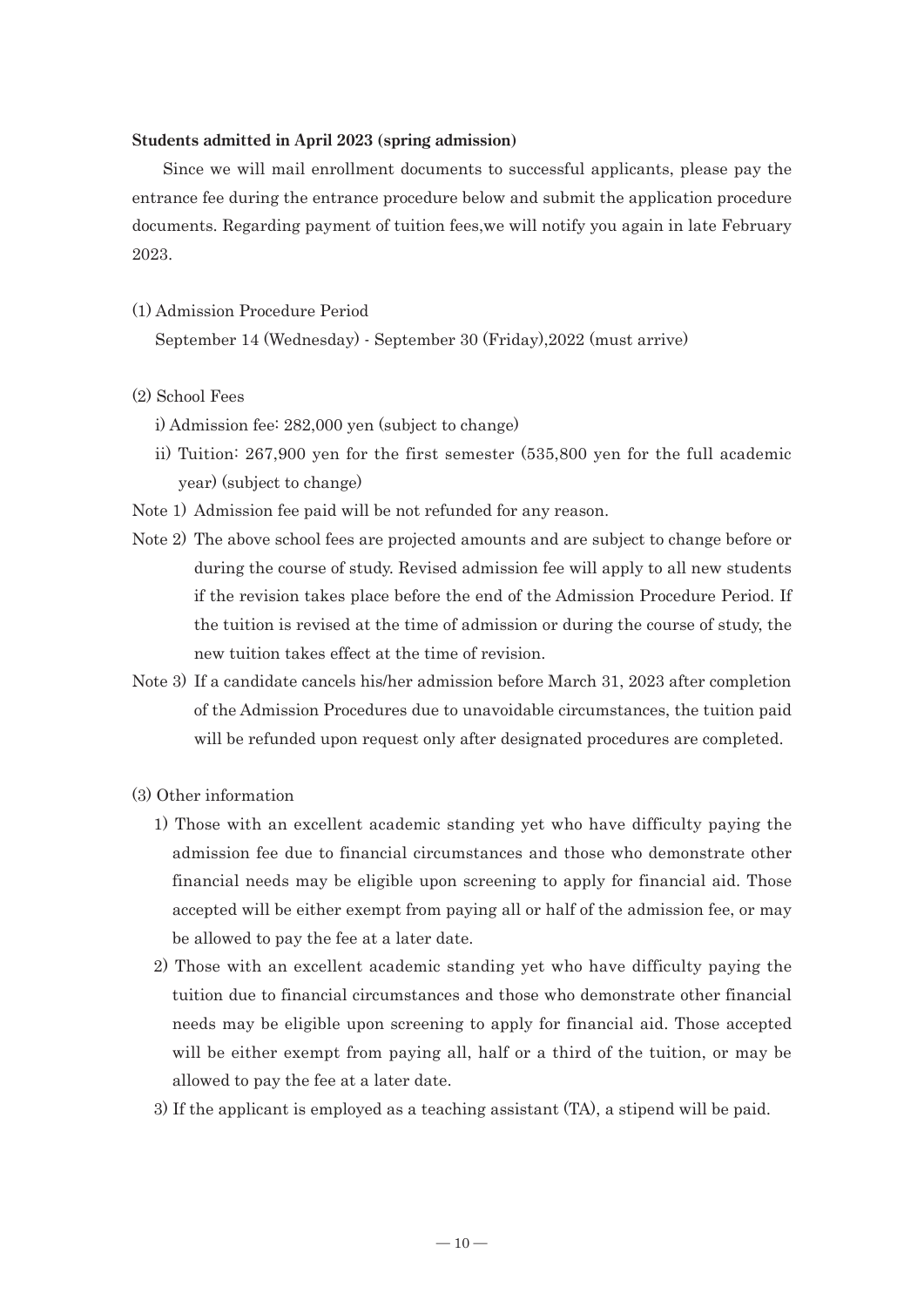## **10. Other Matters**

- (1) Please be sure to bring your examination admission slip with you on the day of examination.
- (2) Please direct any inquiries related to the admission process to:

**Admissions Office, Akita University 1-1, Tegata Gakuen-machi Akita-shi 010-8502 Japan Tel: +81-18-889-2313**

(3) Japanese will be the main language used in the courses.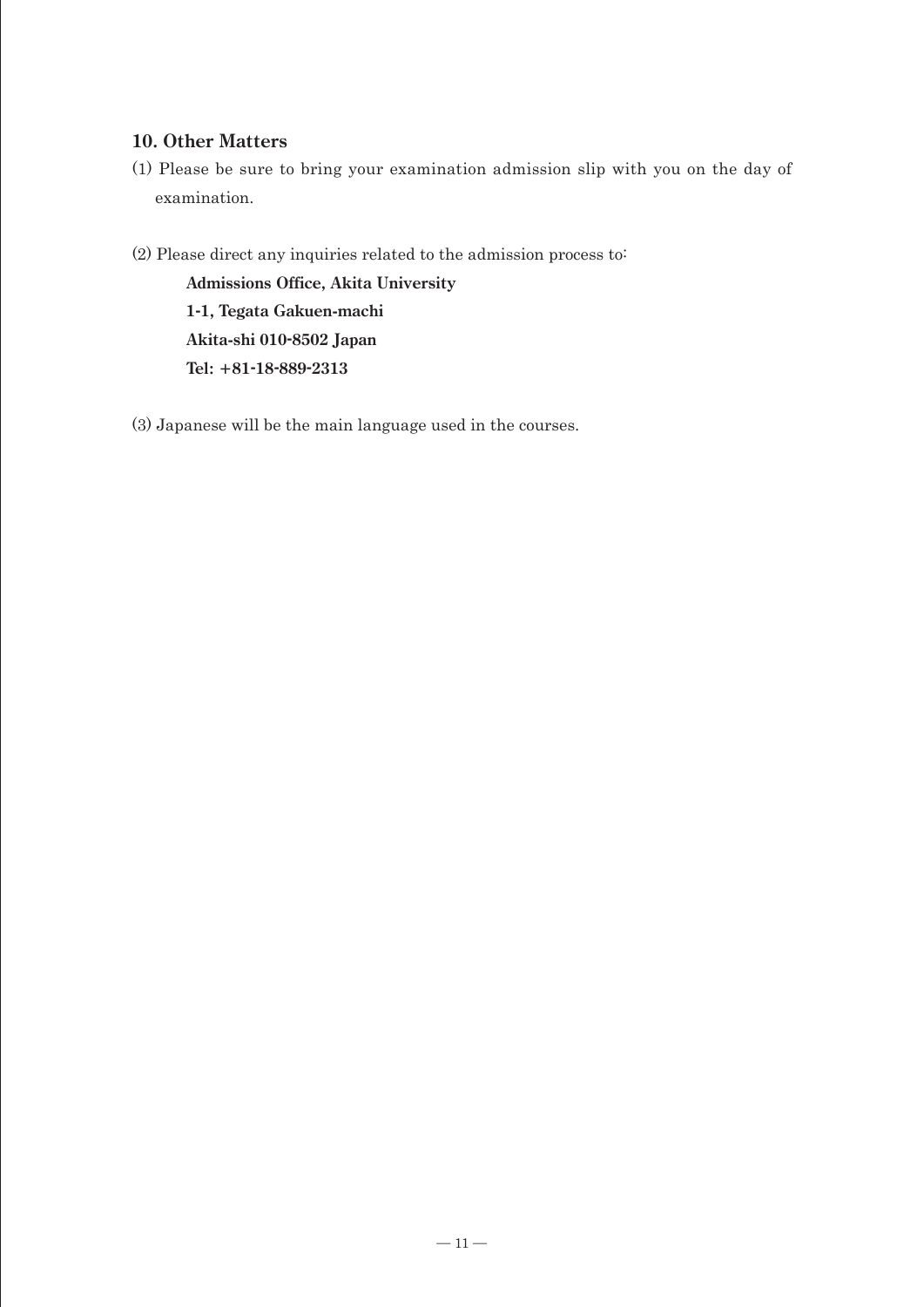## **Graduate School Outline**

## **1. Organization**

The Graduate School of Engineering Science consists of a two-year Master's Degree Program and a three-year Doctor's Degree Program.

The Master's Degree Program consists of 5 departments (8 courses), the Doctor's Degree Program consists of 1 department (4 fields). The 4 departments in the Master's Degree Program are related to the 4 departments in the undergraduate program.

| Department (Major)                                                      | Course                                |
|-------------------------------------------------------------------------|---------------------------------------|
| Life Science                                                            | Life Science                          |
|                                                                         | Applied Chemistry                     |
| Materials Science                                                       | Materials Science and Engineering     |
|                                                                         | Mathematical Science                  |
| Mathematical Science and Electrical-<br>Electronic-Computer Engineering | Electrical and Electronic Engineering |
|                                                                         | Human-Centered Computing              |
|                                                                         | Mechanical Engineering                |
| <b>Systems Design Engineering</b>                                       | Civil and Environmental Engineering   |
| Cooperative Major in Sustainable                                        |                                       |
| Engineering                                                             |                                       |

### **[Master's Degree Program]**

### **[Doctor's Degree Program]**

| Department                            | Field                                |  |
|---------------------------------------|--------------------------------------|--|
| <b>Integrated Engineering Science</b> | Life Science                         |  |
|                                       | Materials Science                    |  |
|                                       | Mathematical Science and Electrical- |  |
|                                       | Electronic-Computer Engineering      |  |
|                                       | <b>Systems Design Engineering</b>    |  |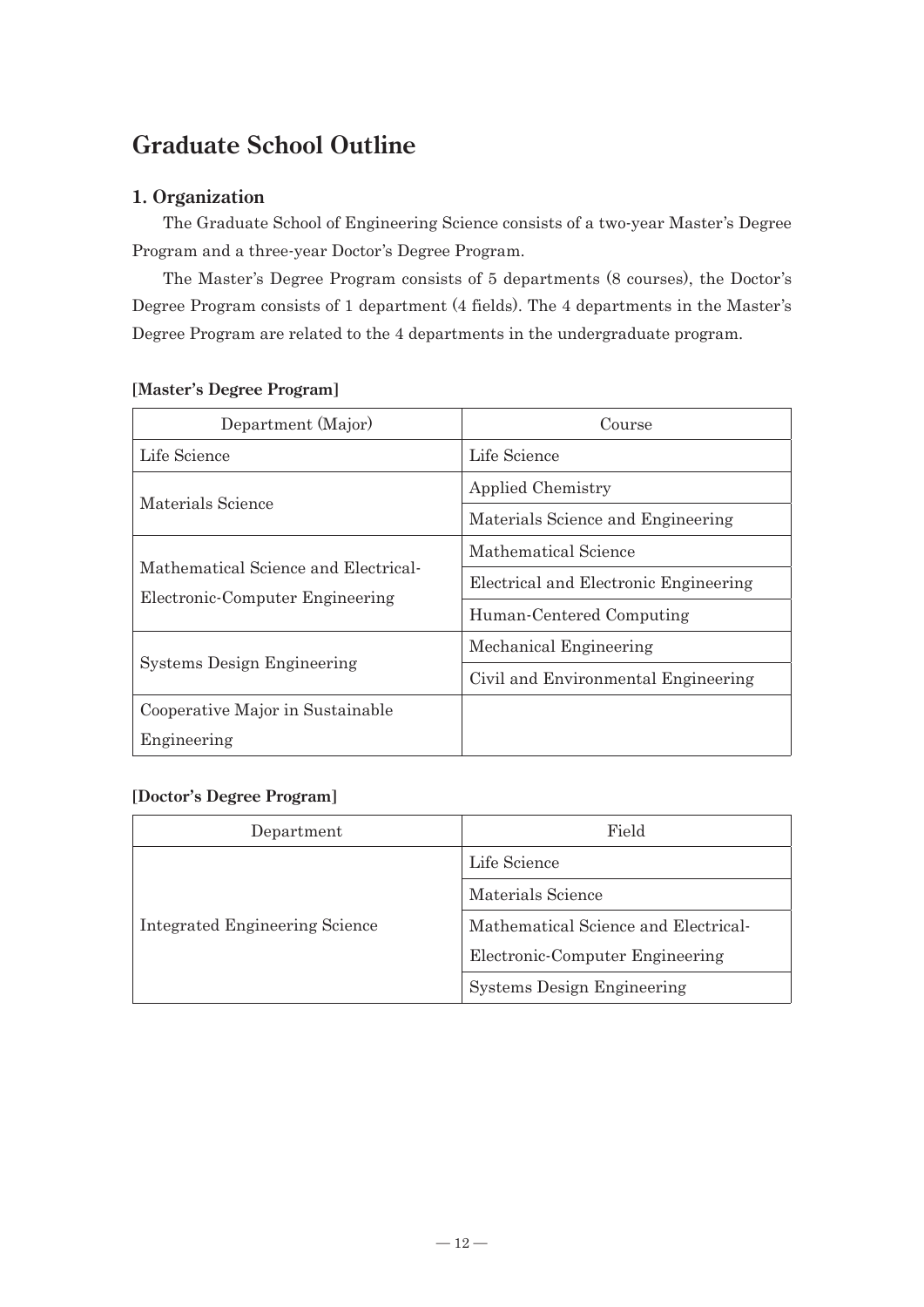#### **2. Admission Policy for Majors**

#### 《**Department of Life Science**》

The department seeks applicants with a keen interest in life sciences and a determination to help solve the medical, food, and environmental issues required to achieve a sustainable society, and those with the desire to acquire a broad specialist knowledge and outstanding research capabilities in the life science field and thereby conduct research and development that will contribute to the solving of critical issues in the life science field.

A strong sense of ethics and responsibility and the desire to find and implement solutions to regional or international problems, either individually or as part of a group, are also required.

#### **1) Life Science Course**

Applicants considered include persons with a keen interest in scientific fields related to life sciences and the various fields of biological science, and a desire to utilize their high level of knowledge of life sciences, intellectual capacity, and research capability in occupational fields in future. Applicants should be both locally- and internationally-minded, observe ethical principles as an engineer and researcher, and possess a desire to improve their practical and communication skills.

#### 《**Department of Materials Science**》

In line with its mission of fostering scientists with a sound understanding of material design from the molecular/atomic level as well as production techniques, and the capability to conduct research and development in order to generate new functional materials and new chemical processes, the department seeks applicants with the following attributes:

#### **1) Applied Chemistry Course**

Applicants considered include persons with a desire to pursue academic study and research into fields such as the development, recycling, and regeneration of new functional materials, effective use of chemical energy sources, and utilization of biological functions, and who aim to become researchers or engineers with the ability to conduct environmentally friendly manufacturing and to develop new technologies, as well as those seeking to hone their practical problem-solving ability in order to advance regional and international society. Applicants should also have a fundamental understanding of physics and chemistry.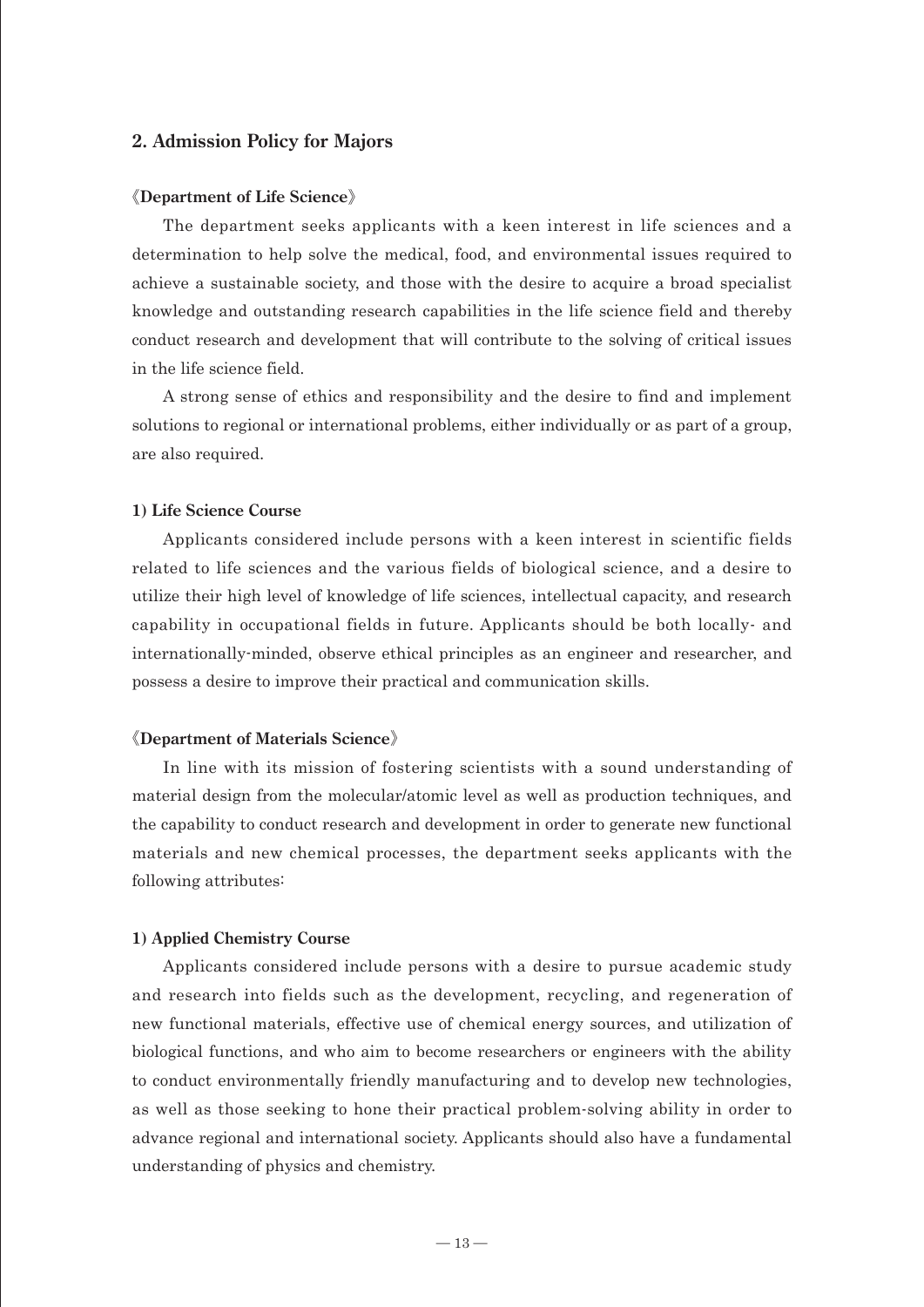#### **2) Materials Science and Engineering Course**

Applicants considered include persons with a desire to pursue academic study and research of the functional materials that support the earth's environment and the foundations of society, such as metals, semiconductors, and ceramics, and those who hold the aim of becoming researchers or engineers capable of pursuing advanced technical development in these materials.

## 《**Department of Mathematical Science and Electrical-Electronic-Computer Engineering**》

The department seeks applicants with a desire to contribute to the advancement of basic industries, find solutions to energy problems, and achieve harmony between humans and computers by identifying new problems in a range of societal fields and proactively using their acquired specialist knowledge and skills to solve them, as well as persons who aspire to attain specialized knowledge, skills, and insight in mathematics, theoretical physics, and computer science.

In addition, prospective students should possess a desire to acquire the skills for dealing with unanticipated problems by fulfilling their responsibilities and exercising leadership based on recognition of the importance of teamwork.

#### **1) Mathematical Science Course**

Applicants considered for this course include persons who possess an understanding of the fundamentals of mathematical science and have a desire to proactively acquire knowledge and skills in advanced specialist fields, those who have an interest in mathematical science and would like to study a certain topic related to the field, and those who aim to use specialist knowledge and skills related to mathematical science to contribute to society.

#### **2) Electrical and Electronic Engineering Course**

Applicants should have a desire to attain specialist knowledge in advanced technologies, including electrical energy, photonic and electronic devices, electronics, information communications, and systems control, and aspire to contribute to society as a future researcher or engineer by solving global problems or generating new findings and technologies.

#### **3) Human-Centered Computing Course**

Applicants considered include persons with a desire to generate new technologies and value to support an aging society through the realization of harmony between humans and computers, those with a desire to utilize ICT to solve regional societal issues such as healthcare, welfare, the environment, and disaster prevention and mitigation. A desire to develop the cross-cultural understanding and language ability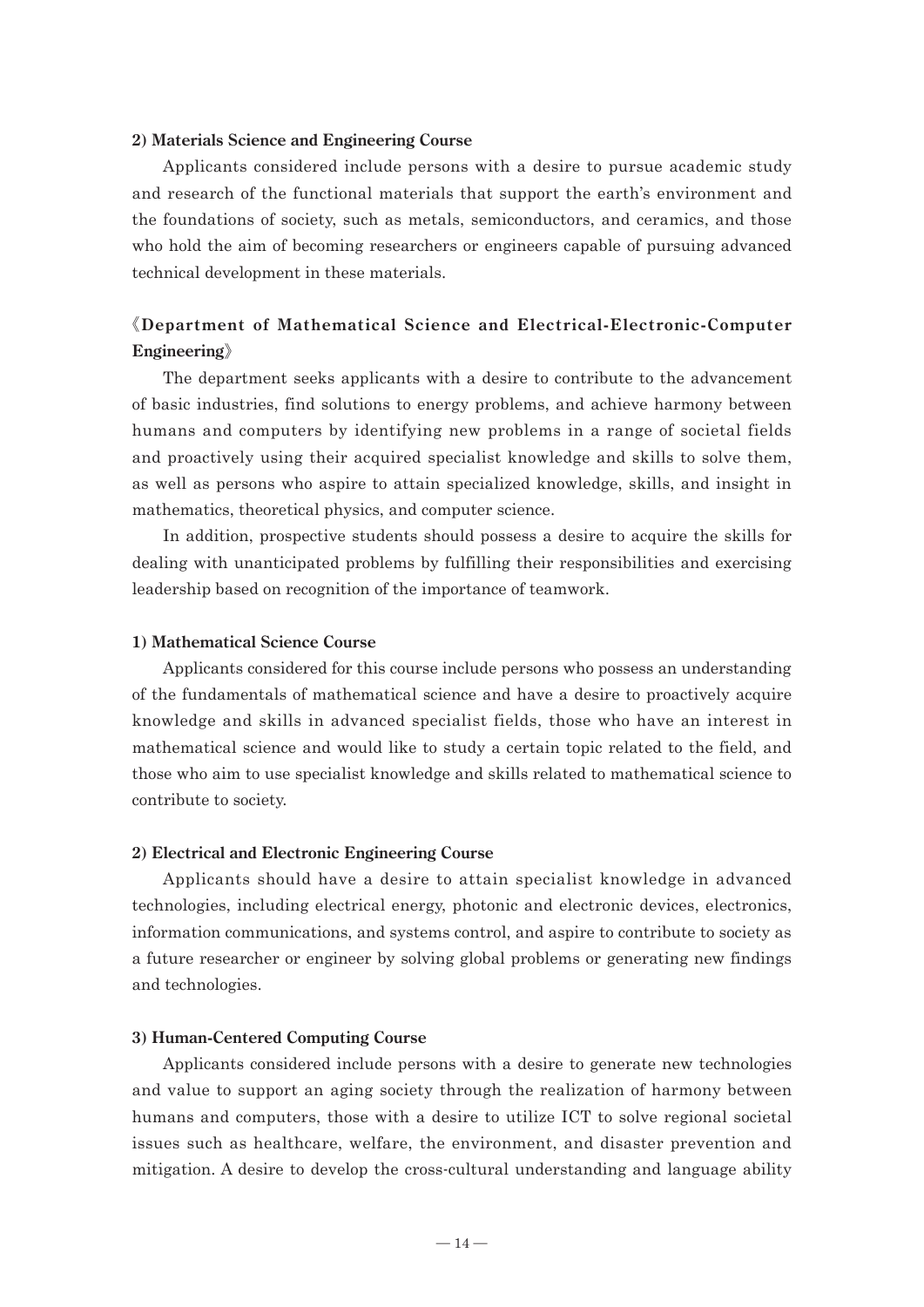necessary to play a leading role in global society and solve social issues with high ethical standards are also attributes that will be considered.

#### 《**Department of Systems Design Engineering**》

The Department of Systems Design Engineering seeks applicants aiming to become researchers and engineers equipped with specialized knowledge in the fields of mechanical engineering, and civil and environmental engineering, as well as knowledge across the fields of system design, and who are able to actively contribute to manufacturing based on their understanding of the needs of regional and international society. Graduates will be expected to acquire knowledge and approaches to fields such as manufacturing in order to achieve a sustainable society, creative manufacturing, construction and maintenance of urban and regional infrastructure with a focus on environmental protection and disaster mitigation, as well as the ability to communicate this information to the world.

#### **1) Mechanical Engineering Course**

Basic mechanical engineering consists of four kinds of dynamics-material, thermal,fluid, and mechanical-plus control engineering. Those who have sufficient knowledge of basic mechanical engineering, capability of project management, communication skills as an engineer, and eagerness and capability to contribute on establishment of sustainable society are welcomed.

#### **2) Civil and Environmental Engineering Course**

Applicants considered include persons with a desire to acquire specialized knowledge in such areas as structural engineering, hydraulic engineering, geotechnics, urban and traffic engineering, and concrete engineering, and to identify and solve problems in cooperation with others, as well as those possessing a willingness to tackle the challenge of forming the infrastructure for a sustainable society with a strong sense of purpose by applying appropriate technologies based on a sound understanding of regional characteristics and conditions, both within Japan and overseas.

#### 《**Cooperative Major in Sustainable Engineering**》

Applicants considered include persons with basic knowledge in engineering fields and aim to realize a sustainable society by integrating expertise in multiple engineering fields; who are willing to contribute to the revitalization of local industries by conducting research on the electrification of power systems in mobility, the use of renewable energy, and environmentally friendly design; and who are aware of problems on a global scale and are willing to solve problems from an international perspective.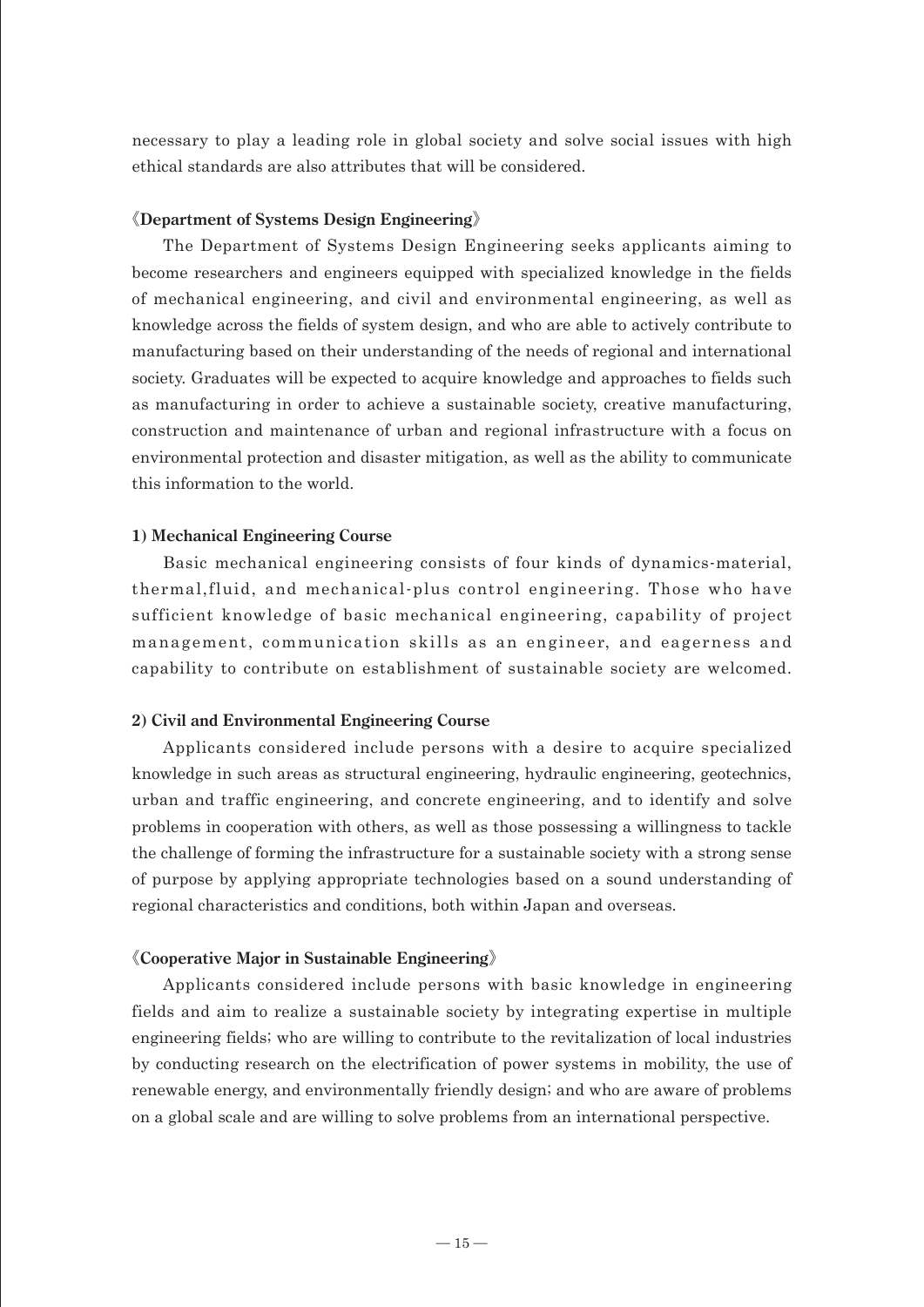### **3. Master's Degree Program Department Outline (as of April 2022)**

#### 《**Department of Life Science**》

The results of research in the life sciences have led to breakthroughs that brought about many new advances in science and technology, as these fields can be seen as carving out the future of human society. This department therefore seeks to develop scientists able to unravel the elaborate workings of life phenomena; human resources who will play core and leading roles in their future professions taking advantage of their high level of knowledge, insight, and research skills in life science; and human resources who, with their grounding in science, will lead research and development in crossdisciplinary and academic fields related to medicine, pharmacology, engineering, agriculture, and other areas, and be active in many different fields related to life science including medicine, pharmaceuticals, food production, and development of bioenergy resources.

1) Life Science Course

This course consists of the Biomolecular Chemistry field, covering areas including structural biology, protein chemistry, analytical chemistry, supramolecular chemistry, organic chemistry, electrochemistry, and computational chemistry, and the Molecular Cell Biology field covering areas such as biochemistry, molecular biology, cell biology, and disease biology. In addition to helping students systematically acquire fundamental knowledge in both fields, the course fosters engineers and scientists capable of independently pursuing research and development based on a high level of specialized expertise.

| Course                                                                       | <b>Life Science</b>                                                                                                                                                                                                                                                                                     |                                                |                                            |
|------------------------------------------------------------------------------|---------------------------------------------------------------------------------------------------------------------------------------------------------------------------------------------------------------------------------------------------------------------------------------------------------|------------------------------------------------|--------------------------------------------|
| Field of<br>Instruction and<br>Research                                      | Quality                                                                                                                                                                                                                                                                                                 | <b>Faculty Member</b>                          | <b>Instruction Subject</b>                 |
| Chemistry and<br>Chemical Biology                                            | Structural and functional analyses of industrially<br>and/or medically important proteins; Total<br>synthesis of biologically active natural products.<br>Development of nanotechnology oriented<br>bioelectrochemical devises; Exploiting sensing<br>technipues for biomolecules and biological calls. | Prof.<br>Masafumi Odaka                        | Advanced Biological<br>Inorganic Chemistry |
|                                                                              |                                                                                                                                                                                                                                                                                                         | Associate Prof.<br>Yoshiaki Amatatsu           | Advanced Theoretical<br>Life Science I, II |
|                                                                              |                                                                                                                                                                                                                                                                                                         | Prof.<br>Kenshu Fujiwara                       | Synthetic Medicinal<br>Chemisty I, II      |
|                                                                              |                                                                                                                                                                                                                                                                                                         | Associate Prof.<br>Uichi Akiba                 | Advanced Bio-Electronic<br>Chemistry I, II |
|                                                                              |                                                                                                                                                                                                                                                                                                         | Associate Prof.<br>Hirotoshi Matsumura         | Advanced Analytical<br>Spectroscopy I, II  |
|                                                                              | Associate Prof.<br>Yoshihiko Kondo                                                                                                                                                                                                                                                                      | Advanced Structural<br>Organic Chemistry I, II |                                            |
| Molecular Cell<br><b>Biology</b>                                             | Characterization of Disease Oriented Genes and<br>Proteins, and Study of Physiological Functions<br>of Molecular Chaperones in Protein Folding;                                                                                                                                                         | Prof.<br>Hiroshi Kubota                        | Frontier in Cell Biology                   |
| Studies on immune responses and molecular<br>physiology in the immune cells. | Prof<br>Masaki Hikida                                                                                                                                                                                                                                                                                   | Molecular Cell<br>Physiology                   |                                            |
|                                                                              |                                                                                                                                                                                                                                                                                                         | Lecturer<br>Kaori Fujita                       | Molecular Cell<br>Regulation Science I, II |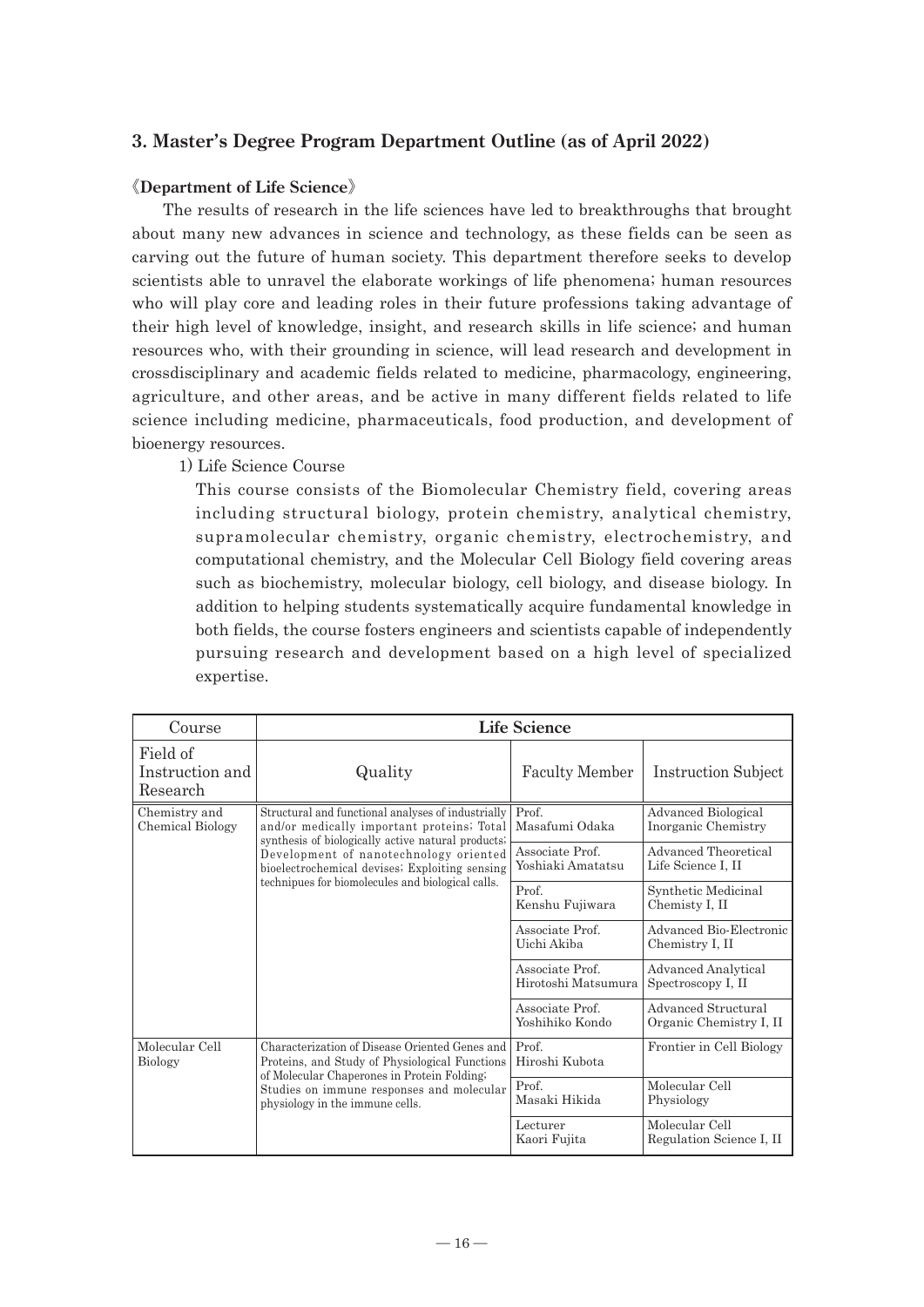#### 《**Department of Materials Science**》

Today, as energy problems, environmental degradation, resource depletion, and other global issues become increasingly severe, demands are heightening for technology development toward the promotion of green innovation and highly efficient infrastructure systems. The role to be played by materials science, based on applied chemistry and on materials science and engineering, is becoming more important than ever before. Responding to these needs of society, it is essential that we bring together scientific knowledge across the basic fields of physics, chemistry, and mathematics, pursuing the limits of the potential in materials while aiming to create new materials and functions. This department develops engineers, scientists, and educators equipped with a strong sense of ethics, who are able to deal with various issues relating to materials science facing modern society. The department consists of the Applied Chemistry Course and the Materials Science and Engineering Course, playing a closely interrelated role in the education and research of the Graduate School.

1) Applied Chemistry Course

With chemistry-related knowledge as a foundation, the necessary curriculum is provided for linking material design and synthesis from the atomic and molecular level to creation of original materials. Human resources are fostered who can exercise agility in creating environmentally harmonious materials, such as through the development of new functional materials, effective use of chemical energy in recycling and regeneration, and advanced use of biological functions, and in conducting research and development on leading-edge technologies.

2) Materials Science and Engineering Course

Based on materials science and materials engineering, the necessary curriculum is provided for gaining practical experience in creating new materials and new functions, with the main focus on metals, semiconductors, and ceramics. In this way, human resources are fostered who are able to clarify the expression mechanisms of material properties based on simulations and on organizational and structural analysis from the nanoscale to the macro scale, and to contribute to developing technologies for producing and manufacturing nextgeneration functional materials in harmony with human society.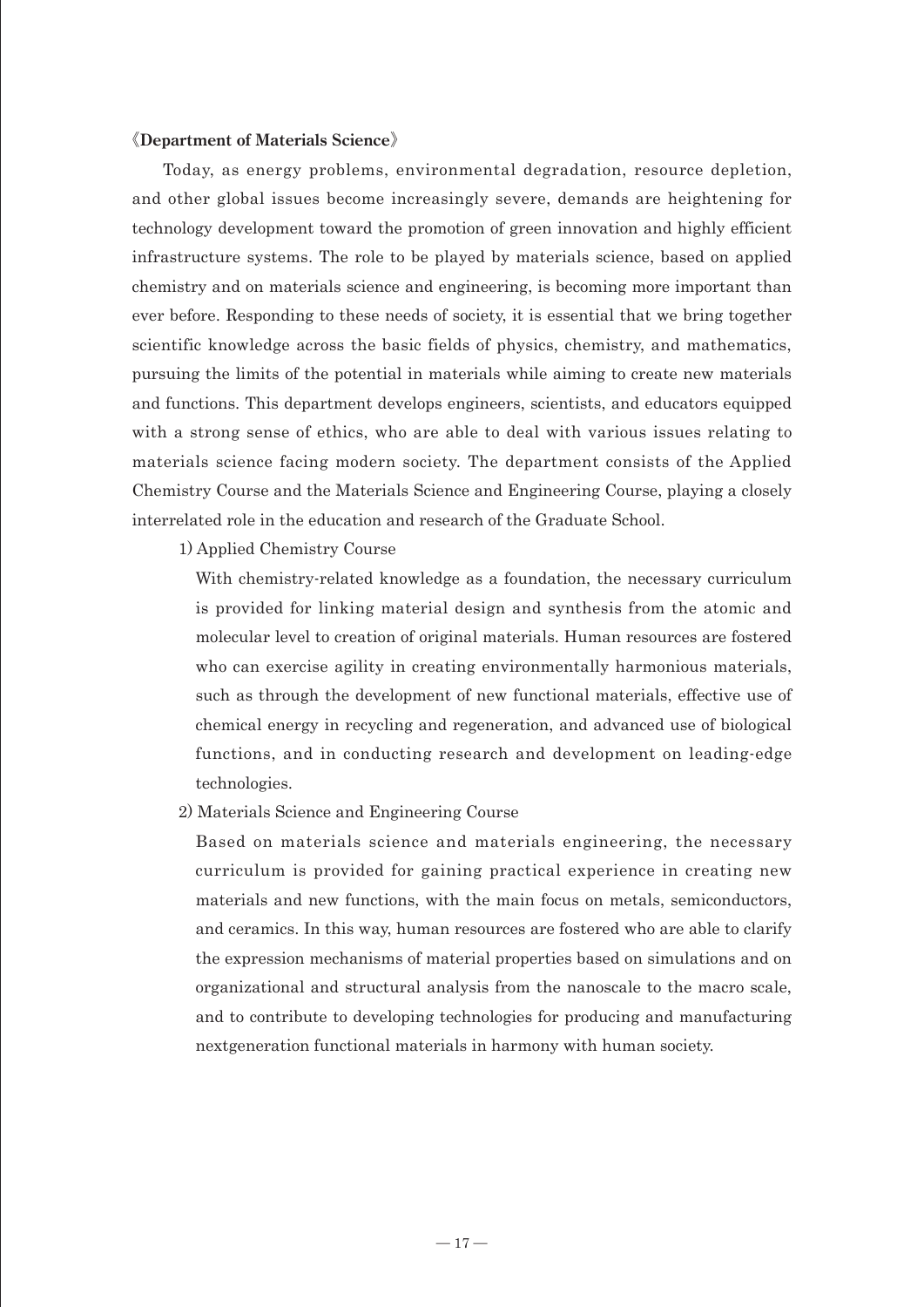| Course                                  | <b>Applied Chemistry</b>                                                                                                                                       |                                                                                  |                                                        |
|-----------------------------------------|----------------------------------------------------------------------------------------------------------------------------------------------------------------|----------------------------------------------------------------------------------|--------------------------------------------------------|
| Field of<br>Instruction and<br>Research | Quality                                                                                                                                                        | <b>Faculty Member</b>                                                            | <b>Instruction Subject</b>                             |
| Chemistry of Organic<br>Materials       | Synthesis and Properties of Organic Functional<br>Materials                                                                                                    | Prof.<br>Mitsutoshi Jikei                                                        | Advanced Molecular<br>Science and Technology           |
|                                         |                                                                                                                                                                | Associate Prof.<br>Kazuya Matsumoto                                              | <b>Functional Polymer</b><br>Chemistry I, II           |
|                                         |                                                                                                                                                                | Associate Prof.<br>Manabu Yamada                                                 | Molecular Recognition<br>Chemistry                     |
| <b>Applied Physical</b><br>Chemistry    | Design and Application of Environmental<br>Advanced Materials from the Viewpoint of<br>Physical Chemistry                                                      | Prof.<br>Kenji Murakami                                                          | <b>Advanced Surface</b><br>Chemistry I, II             |
| Inorganic Materials<br>Chemistry        | Synthesis and Characterization of Inorganic<br>Advanced Materials such as Porous Material,                                                                     | Prof.<br>Sumio Kato                                                              | Advanced Inorganic<br>Materials Chemistry              |
|                                         | Catalytic Materials and Ceramics                                                                                                                               | Associate Prof.<br>Masataka Ogasawara                                            | Advanced<br>Characterization of<br>Inorganic Materials |
| <b>Functional Surface</b><br>Chemistry  | Surface Processes for Environments and for<br>a Production of Value-added Materials with                                                                       | Prof.<br>Takayoshi Shindo 23                                                     | Advanced Organic<br>Resources Chemistry I, II          |
|                                         | Specific Functions                                                                                                                                             | Lecturer<br>Yukihiko Inoue                                                       | Chemistry of Polymer<br>Functionalities                |
| <b>Applied Analytical</b><br>Chemistry  | Solution, Spectrum and Nuclear Chemistry<br>for Analytical Chemistry and It's Application<br>for Environmental Science                                         | Prof.<br>Yoshihiro Iwata<br>(Faculty of Education<br>and Human Studies)          | <b>Advanced Analytical</b><br>Chemistry I, II          |
| Organometallic<br>Chemistry             | Development of Transition Metal Complex<br>Catalysts Utilized for Organic Syntheses<br>and Bio-inspired Methods of Molecular<br>Transformation                 | Associate Prof.<br>Hidetake Seino<br>(Faculty of Education<br>and Human Studies) | Advanced Organometallic<br>Chemistry                   |
| <b>Energy Chemical</b><br>Engineering   | Process Design of Heterogeneous Reaction<br>for Efficient Utilization of Energy and                                                                            | Prof.<br>Hirokazu Okawa                                                          | Advanced<br>Electrochemistry                           |
| Resources                               | Lecturer<br>Takahiro Kato                                                                                                                                      | <b>Energy Chemical</b><br>Engineering I, II                                      |                                                        |
| <b>Bioprocess</b><br>Engineering        | Bioprocess design and development by<br>integrating biological and biochemical<br>technologies, and creation and application<br>of new functional biomaterials | Prof.<br>Takeshi Gotoh                                                           | Nanobiotechnology                                      |

㉓ This professor will retire by the mandatory retirement regulation in March 2023.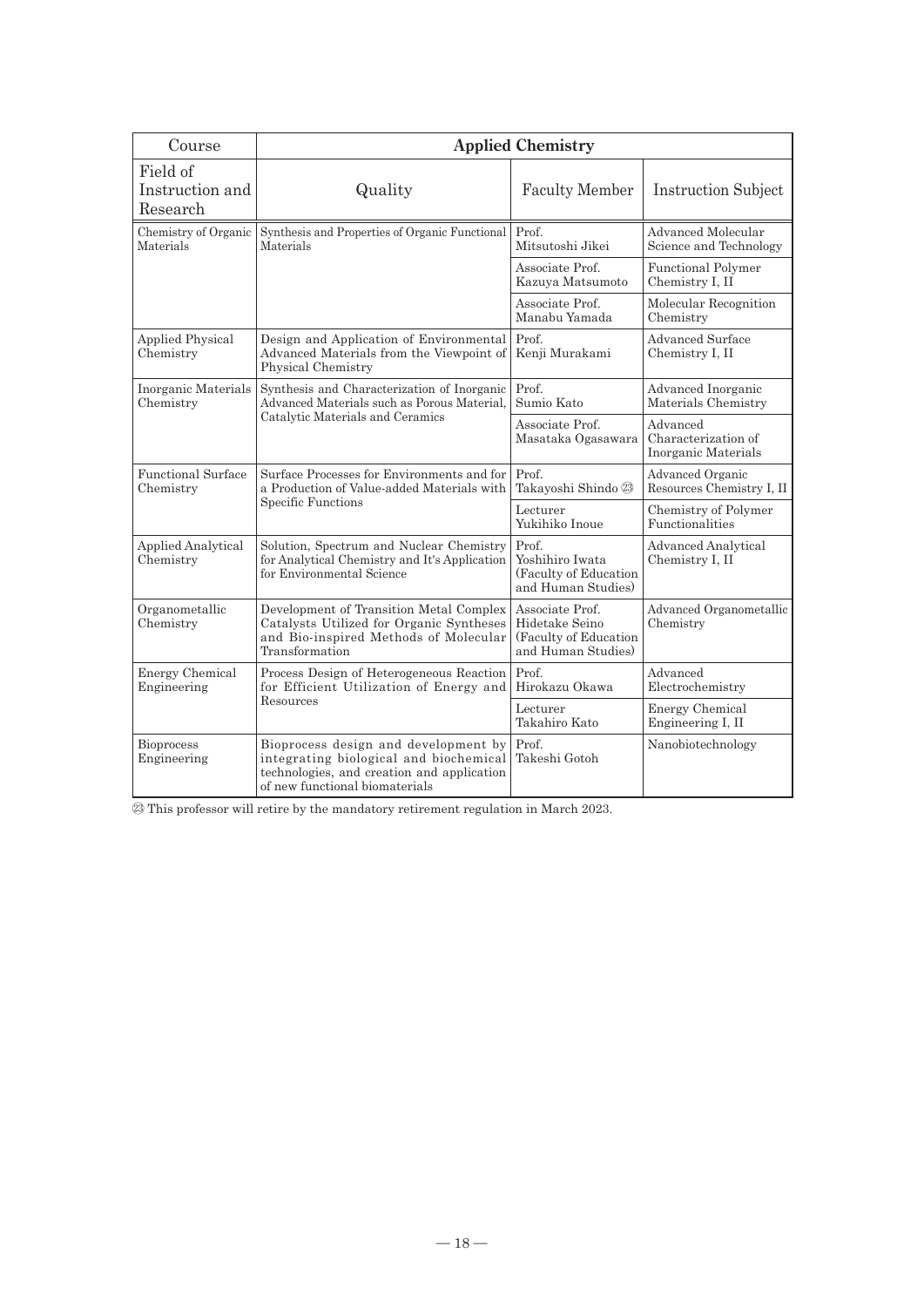| Course                                               | <b>Materials Science and Engineering</b>                                                                                                                                                                                                                                                                                                                                                       |                                       |                                                                      |
|------------------------------------------------------|------------------------------------------------------------------------------------------------------------------------------------------------------------------------------------------------------------------------------------------------------------------------------------------------------------------------------------------------------------------------------------------------|---------------------------------------|----------------------------------------------------------------------|
| Field of<br>Instruction and<br>Research              | Quality                                                                                                                                                                                                                                                                                                                                                                                        | <b>Faculty Member</b>                 | <b>Instruction Subject</b>                                           |
| <b>Physical Properties</b><br>of Materials           | Research and Education on the Structural<br>Analysis of Materials and the Development<br>of Structural and Functional Materials by<br>Microstructure Control                                                                                                                                                                                                                                   | Prof.<br>Kaichi Saito                 | Diffraction Physics I, II                                            |
| Ceramic Materials                                    | Physical, Mechanical and Electrical Properties<br>of Ceramics and Their Application to Energy<br>Generation and Use                                                                                                                                                                                                                                                                            | Associate Prof.<br>Akihiro Nino       | Physical and Mechanical<br>Properties of Ceramics<br>Materials I, II |
| Mechanics of<br>Materials                            | Evaluation of Structure and Mechanical<br>Properties and Material Design for Plastic<br>Base, Metal Base and Ceramic Base<br>Composites                                                                                                                                                                                                                                                        | Prof.<br>Ken-ichi Ohguchi             | Mechanics of Composite<br>Materials I, II                            |
| Fabrication<br>Engineering of<br>Inorganic Materials | Fabrication Processes, Microstructural Control<br>and Evaluation of Inorganic Materials via<br><b>Powder Processes</b>                                                                                                                                                                                                                                                                         | Prof.<br>Shigeo Hayashi               | Design of Inorganic<br>Materials I, II                               |
| Physical<br>Properties of<br>Solids                  | Research and Education on the Atomic<br>Structure and Physical Properties of Metals<br>and Alloys                                                                                                                                                                                                                                                                                              | Associate Prof.<br>Yeong-Gi So        | Physical properties of<br>Solid I, II                                |
| Microstructure<br>Design of Materials                | Education and Research on Numerical<br>Simulation for Structure Formation                                                                                                                                                                                                                                                                                                                      | Associate Prof.<br>Yukinobu Natsume   | Microstructure Design<br>of Materials I, II                          |
| Surface Modification                                 | Modifying Process for the Functional Surface<br>of Materials                                                                                                                                                                                                                                                                                                                                   | Associate Prof.<br>Michihisa Fukumoto | Surface Modification<br>I, II                                        |
| Thin Film Materials                                  | Fabrication and Evaluation of Thin Film<br>Materials for Electronic Device Application                                                                                                                                                                                                                                                                                                         | Prof.<br>Satoru Yoshimura             | Physical Properties of<br>Thin Film Materials                        |
| Molecular Electronics                                | Education for Understanding into the Basic<br>Concepts Involved in the Field of Molecular<br>Electronics, and Research on Phenomenon<br>Concerning about Electron and Photon in<br>Molecular Structure and Their Assembly, by<br>Understanding of the Electrical Conduction<br>in Single-Mole cule Circuits, and by<br>Introducing to the Experimental Techniques<br>and Theoretical Concepts. | Lecturer<br>Yutaka Tsujiuchi          | Molecular Electronics I, II                                          |
| Magnetic<br>Materials                                | Development of Nano Magnetic Materials<br>and Thin Films                                                                                                                                                                                                                                                                                                                                       | Associate Prof.<br>Takashi Hasegawa   | Applied<br>Magnetics I, II                                           |
| Material Science with<br>Quantum Beams               | Research and Education on the Development<br>of Phosphor Materials for Radiation<br>Measurements                                                                                                                                                                                                                                                                                               | Associate Prof.<br>Naoki Kawano       | Material Science with<br>Quantum Beams I, II                         |
| Electrochemistry of<br>Materials                     | Education and Research on the Electrode<br>Materials in Electrochemical System                                                                                                                                                                                                                                                                                                                 | Lecturer<br>Hiroki Takahashi          | Materials for<br>Electrochemistry I, II                              |
| Foundry Engineering                                  | Education and Research on Fusion and<br>Solidification Processing for Highly<br><b>Functional Materials</b>                                                                                                                                                                                                                                                                                    | Associate Prof.<br>Ikuzo Goto         | Fusion and Solidification<br>Processing I, II                        |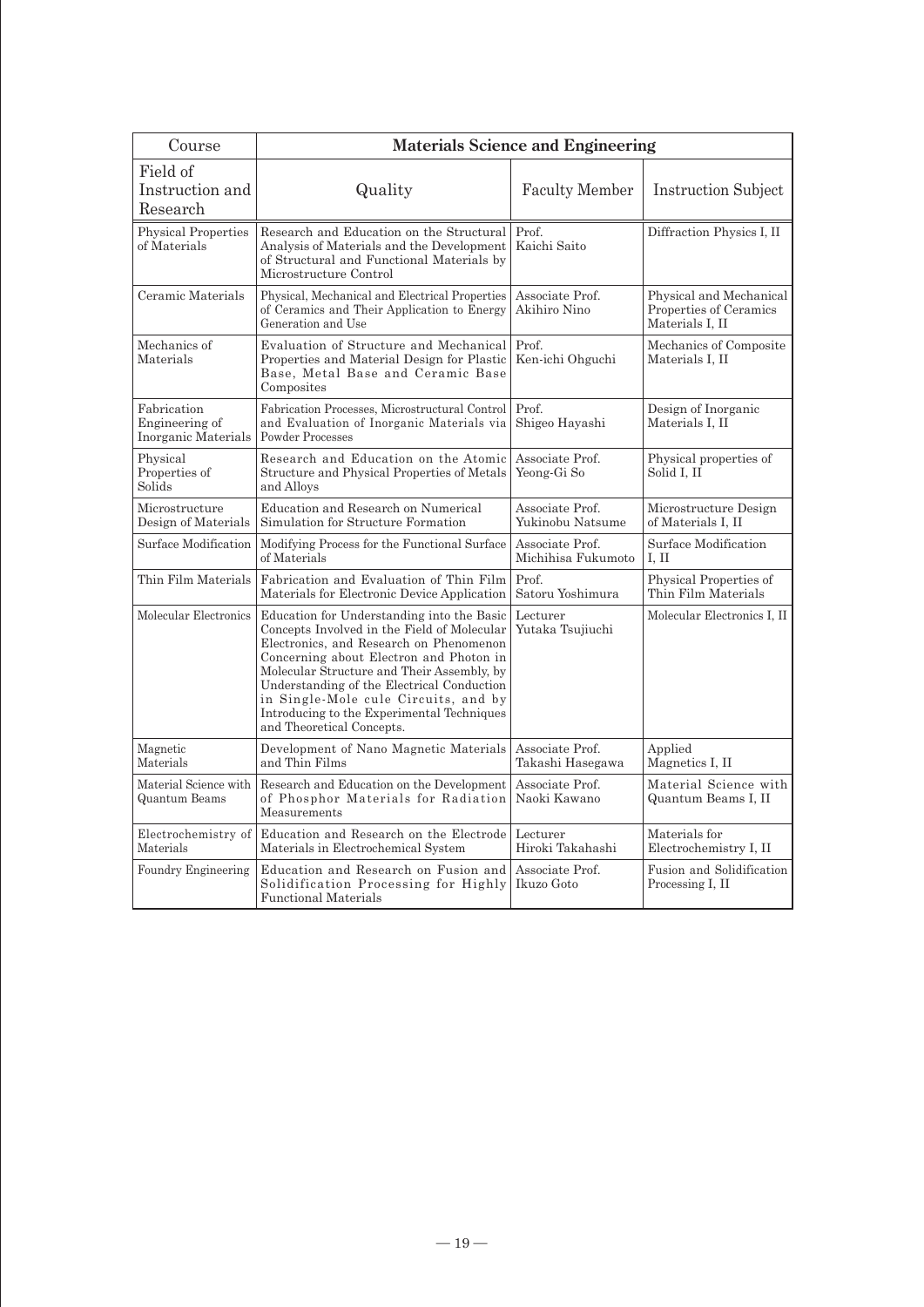#### 《**Department of Mathematical Science and Electrical-Electronic-Computer Engineering**》

The human resources to be developed in this department include those who will contribute to the advance of basic industries, solutions to energy problems, and harmony between humans and computers, driving revolutions in technology development, as well as educators and others equipped with highly specialized knowledge, skills, and insight in mathematics, theoretical physics, and computer science, and with advanced knowledge in the field of mathematical science.

Also to be fostered are human resources able to develop technologies for solving regional issues faced by Akita Prefecture with its advanced state of aging, and to communicate these to the world. In addition, they will acquire the skills for exercising leadership based on recognition of the importance of teamwork, and for dealing with unanticipated problems. That is, human resources will be fostered who, with their overview of the enormous specialized knowledge in the fields of mathematical science, electrical and electronic engineering, and computer engineering, are able to create new technologies and value for a highly aging society.

1) Mathematical Science Course

Education and research are carried out concerning advanced mathematical concepts and structures, and for clarifying and investigating the mathematical structures of physical and other phenomena. In this course whose main features include a focus on a systematic curriculum and qualifying examinations, students study advanced mathematics and related areas in order to acquire the ability to solve problems by logical thinking and from a mathematical science perspective.

2) Electrical and Electronic Engineering Course

Along with studies for systematically understanding knowledge in a wide range of specialized fields including electrical energy and equipment, electronics, photonic and electronic devices, and information communications and systems control, students engage in research for creating new applications and technologies by focusing on a particular field or integrating these fields. Through this experience, human resources are developed with creative thinking and flexible application skills.

3) Human-Centered Computing Course

The Human-Centered Computing Course develops human resources who, majoring in computer engineering, are equipped with creative thinking and flexible application skills enabling (i) the use of information and communication technologies (ICT) for supporting healthy longevity and home healthcare of the elderly in regional society, (ii) advancement of technologies and development of application systems related to environmental monitoring, disaster prevention and mitigation, and human sensing, and (iii) use of information networks, ICT, and other tools for realizing a safe and secure society.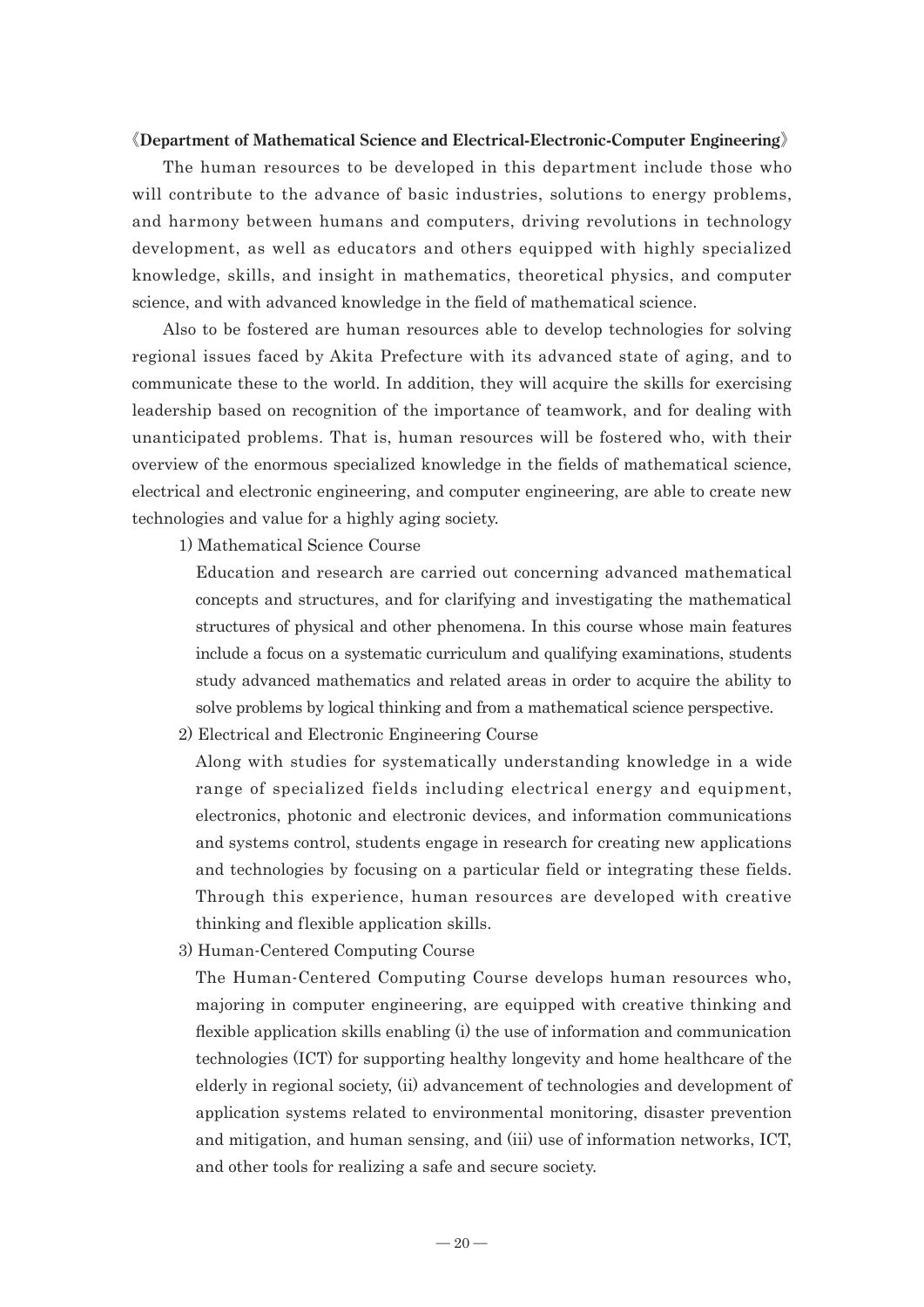| Course                                  | <b>Mathematical Science</b>                                                                           |                                     |                                                      |
|-----------------------------------------|-------------------------------------------------------------------------------------------------------|-------------------------------------|------------------------------------------------------|
| Field of<br>Instruction and<br>Research | Quality                                                                                               | <b>Faculty Member</b>               | <b>Instruction Subject</b>                           |
| Discrete<br>Mathematics                 | Algebra, Discrete Mathematics, Foundations<br>of Computer Science and their Applications              | Prof.<br>Akihiro Yamamura           | Advanced Algebra<br>I, II, V, VI                     |
|                                         |                                                                                                       | Associate Prof.<br>Szilard Fazekas  | Advanced Discrete<br>Mathematics I, II               |
| Continuous<br>Mathematics               | Analysis, Geometry, Topology and their<br>Applications                                                | Prof.<br>Hajime Kawakami            | <b>Advanced Analysis</b><br>I, II, IV, VI            |
|                                         |                                                                                                       | Associate Prof.<br>Mahito Kobayashi | Advanced Geometry I, II<br>Advanced Topology III, IV |
|                                         |                                                                                                       | Lecturer<br>Yasuharu Nakae          | Advanced Topology I, II                              |
| <b>Theoretical Physics</b>              | Fundamental Theories for Phase Transition<br>and Transport Phenomena in Quantum                       | Prof.<br>Masaru Onoda               | Quantum Many-Body<br>Theory I, II                    |
|                                         | Many-Body Systems such as Electron<br>Systems in Solids and their Applications to<br>Novel Phenomena. | Associate Prof.<br>Yasunari Tanuma  | Condensed Matter<br>Physics III, IV                  |
|                                         |                                                                                                       | Lecturer<br>Yoshito Kuno            | Quantum Theory of Many<br>Particle Systems I, II     |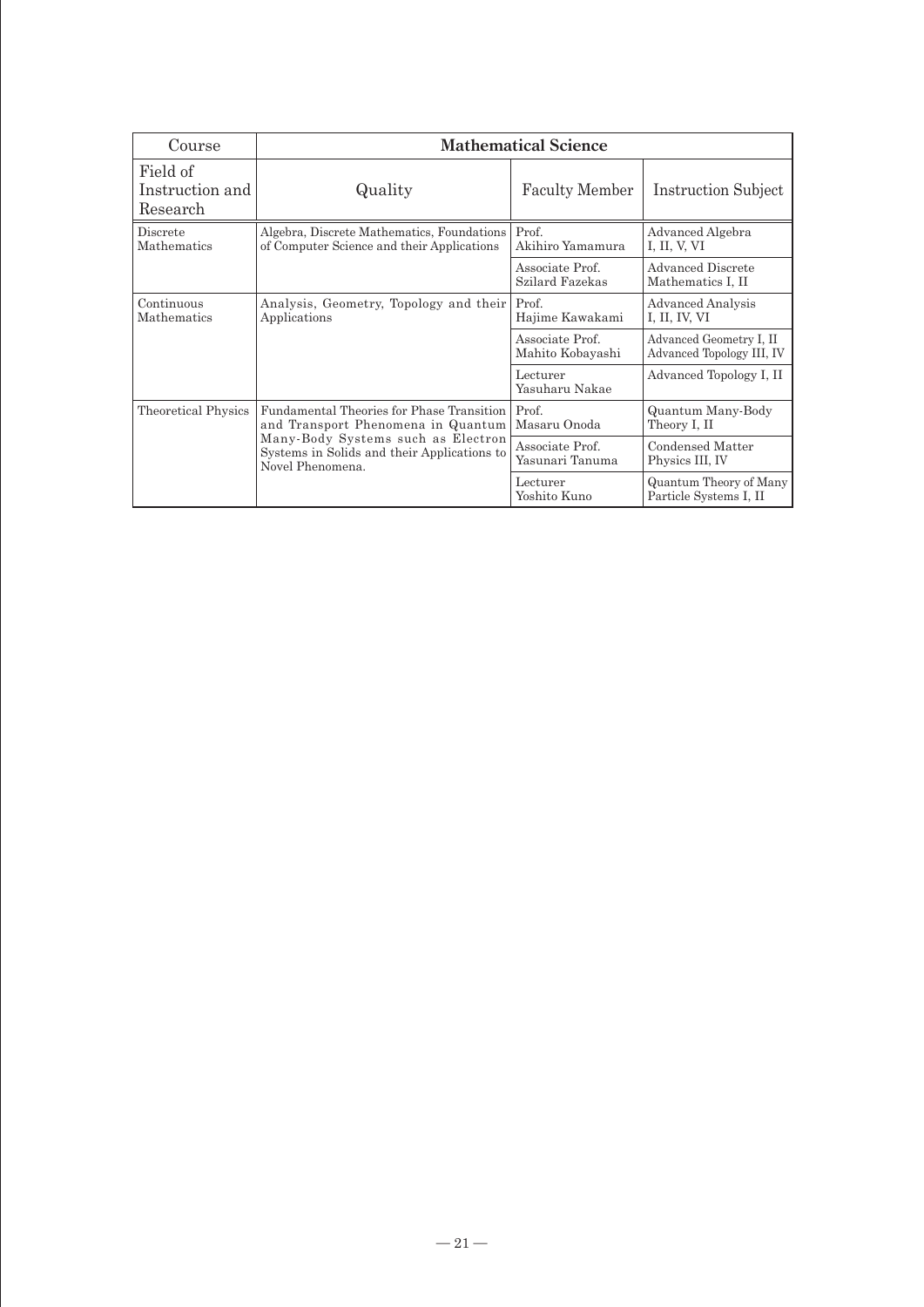| Course                                                | <b>Electrical and Electronic Engineering</b>                                                                                                                                                                                                                                    |                                   |                                                                  |
|-------------------------------------------------------|---------------------------------------------------------------------------------------------------------------------------------------------------------------------------------------------------------------------------------------------------------------------------------|-----------------------------------|------------------------------------------------------------------|
| Field of<br>Instruction and<br>Research               | Quality                                                                                                                                                                                                                                                                         | <b>Faculty Member</b>             | <b>Instruction Subject</b>                                       |
| Electric Energy and<br>Electrification<br>Engineering | Education and researches on generation,<br>conversion and storage of electric energy,<br>and engineering design oriented to human<br>and environment, contributing a sustainable<br>society                                                                                     | Prof.<br>Seiji Kumagai            | <b>Advanced Materials</b><br>for Electrical<br>Engineering I, II |
|                                                       |                                                                                                                                                                                                                                                                                 | Associate Prof.<br>Mahmudul Kabir | Bio Electromagnetic<br>Engineering I, II                         |
| Electronic Device<br>and Measurement<br>Engineering   | Education and researches on developments<br>of electronic devices including magnetic,                                                                                                                                                                                           | Prof.<br>Hitoshi Saito            | Advanced Electronic<br>Materials I. II                           |
|                                                       | optical, photoelectric conversion and<br>high-frequency electromagnetic devices,<br>and advancements of sensing, signal<br>processing, information analysis<br>and diagnosis technologies, intended<br>for high speed and large capacity<br>telecommunication and aging society | Prof.<br>Rumiko Yamaguchi         | Electronic Display<br>Engineering I, II                          |
|                                                       |                                                                                                                                                                                                                                                                                 | Prof.<br>Marenori Kawamura        | <b>Optical Device</b><br>Engineering I, II                       |
|                                                       |                                                                                                                                                                                                                                                                                 | Associate Prof.<br>Yuichi Sato    | Advanced<br>Semiconductor Device<br>I. II                        |
|                                                       |                                                                                                                                                                                                                                                                                 | Associate Prof.<br>Motoshi Tanaka | Advanced<br>Communication<br>Engineering I, II                   |
|                                                       |                                                                                                                                                                                                                                                                                 | Associate Prof.<br>Sho Muroga     | Signal Processing for<br>Instrumentation I, II                   |
|                                                       |                                                                                                                                                                                                                                                                                 | Lecturer<br>Makoto Fukuda         | Applied Piezoelectric<br>Device Engineering I, II                |
|                                                       |                                                                                                                                                                                                                                                                                 | Lecturer<br>Shinichi Yodokawa     | Advanced<br>Ultra-High-Freguercy<br>Electronics I. II            |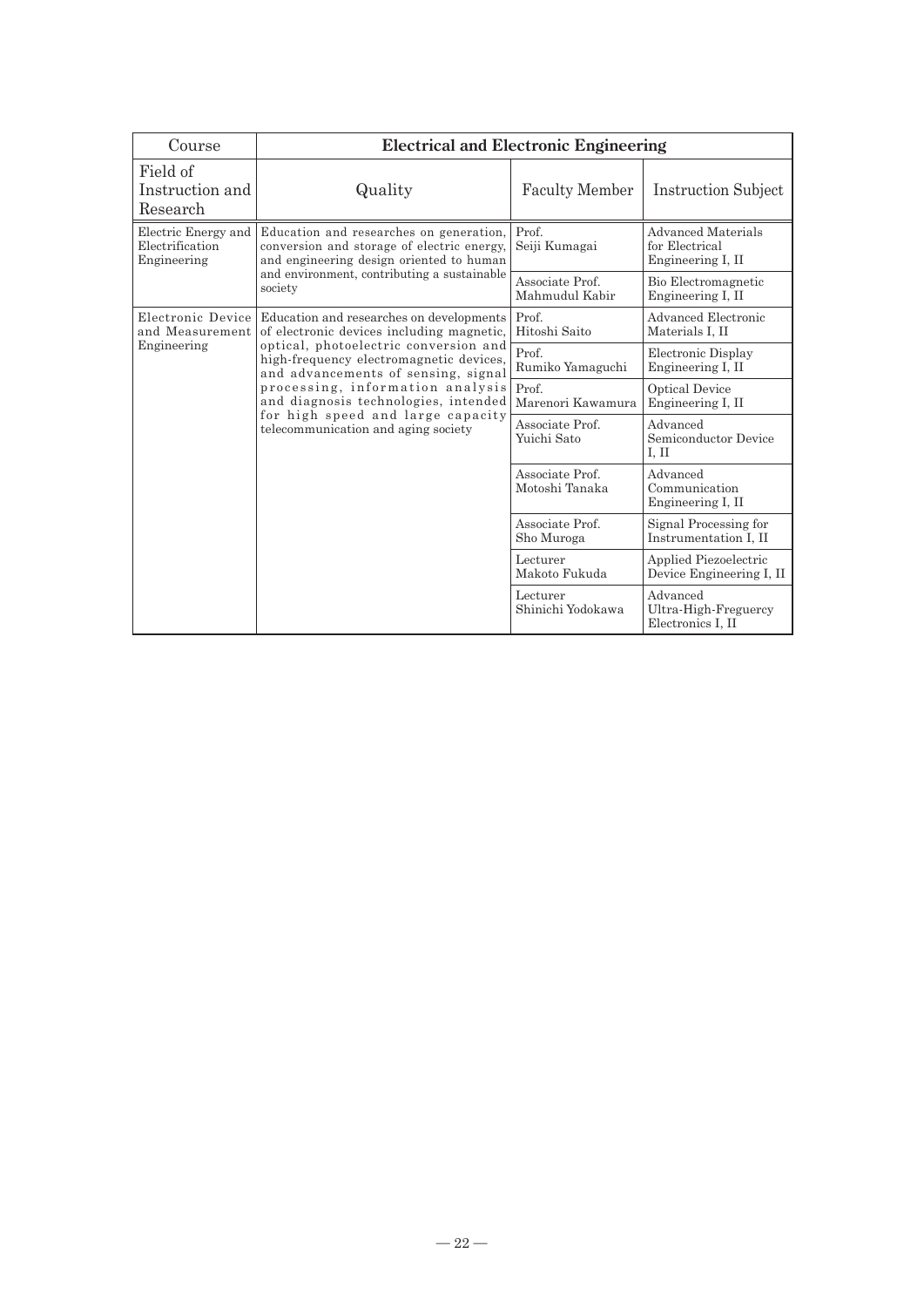| Course                                     | <b>Human-Centered Computing</b>                                                                                                                                                                                                                                         |                                                                                                   |                                                                                                 |
|--------------------------------------------|-------------------------------------------------------------------------------------------------------------------------------------------------------------------------------------------------------------------------------------------------------------------------|---------------------------------------------------------------------------------------------------|-------------------------------------------------------------------------------------------------|
| Field of<br>Instruction and<br>Research    | Quality                                                                                                                                                                                                                                                                 | <b>Faculty Member</b>                                                                             | <b>Instruction Subject</b>                                                                      |
| Biomedical and<br>Welfare<br>Engineering   | Study on Applied Evaluation and<br>Welfare Support Systems for Elder<br>People, Disabilities by Virtual Reality<br>Technology and Design of Computer and<br>Software Systems.                                                                                           | Prof.<br>Kazutaka Mitobe                                                                          | Sensory Information<br>Engineering I, II<br>Virtual Reality I, II                               |
|                                            |                                                                                                                                                                                                                                                                         | Associate Prof.<br>Katsuya Fujiwara                                                               | Software System I, II                                                                           |
|                                            |                                                                                                                                                                                                                                                                         | Lecturer<br>Sawako Nakajima                                                                       | Well-being Information<br>Engineering with<br>Spoken and Natural<br>Language Processing<br>L II |
| Image Information<br>System<br>Engineering | Human sensing focusing on analysis<br>of lip movement and facial expression.<br>remote sensing (Satellites and UAV),<br>image processing, image information<br>applications, visual recognition, affective<br>engineering, behavior analysis, and<br>computer security. | Prof.<br>Yoichi Kageyama                                                                          | Image Information I, II<br>Remote Sensing<br>Engineering I, II                                  |
|                                            |                                                                                                                                                                                                                                                                         | Associate Prof.<br>Chikako Ishizawa                                                               | Security System I, II                                                                           |
| Spatial<br>Informatics                     | Modelling, Date Management, Analysis,<br>Sharing, Simulation and Human-Centered<br>Design for the Real World and Spatial<br>Information Communication                                                                                                                   | Prof.<br>Masatoshi Arikawa                                                                        | Spatial<br>Informatics I, II                                                                    |
| Information Network<br>Engineering         | Technologies for Improving Performance,<br>Functionalities and Resiliency for Internet<br>and Broadband Communication Networks                                                                                                                                          | Associate Prof.<br>Masashi Hashimoto                                                              | Advanced Information<br>Network Engineering I, II                                               |
| Computer System<br>Engineering             | Study on Dependable Computer Systems<br>and Design of Testable Logic Circuits                                                                                                                                                                                           | Assoiciate Prof.<br>Hiroshi Yokoyama<br>(Center for Information)<br>Technology and<br>Management) | Advanced Digital Logic<br>Design I, II                                                          |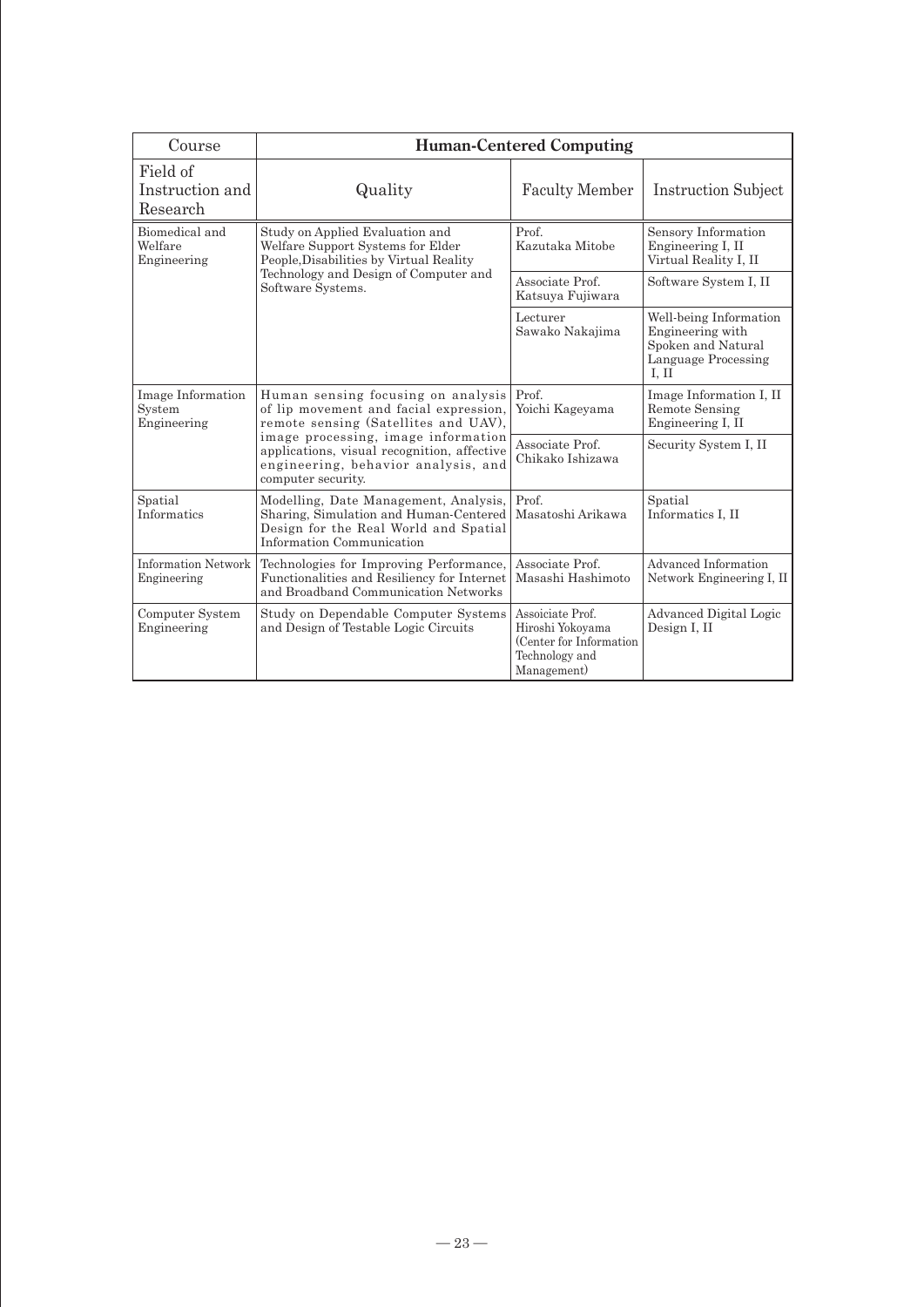#### 《**Department of Systems Design Engineering**》

In parallel with rapid advances in science and technology, society is facing problems such as global warming from CO2 emissions and the need to develop renewable energy sources. Here the role of mechanical engineering is of growing importance, in such areas as improving the technologies needed to enhance the functionality of equipment. Meanwhile, in Japan there have been major advances in the aerospace field, and in technologies for recycling of waste materials, while the need for creative engineering capable of creating and nurturing new industries has grown. The aging of society has also created an urgent need for technology advances, not only in the health and welfare area but in creating civil engineering technologies in harmony with the environment and improving the functions of urban and regional systems to build and maintain better communities.

The Department of Systems Design Engineering, through education and research on the design and development of these complex and large-scale systems, aims to nurture researchers, developers, and engineers equipped with fundamental knowledge in the specialized fields of mechanical engineering, creative mechanical engineering, and civil and environmental engineering, as well as having knowledge across the fields of system design, and who, with their accurate awareness of regional needs, are able to contribute to local society and to the world. To meet these aims, education and research are carried out in tandem in the following two areas.

1) Mechanical Engineering Course

Our Mechanical Engineering Course provides education and research in the following areas: Aerospace System, Medical System Engineering, and Environmentally Friendly System that will be necessary in the future. Our goal is to foster R&D/Engineers who have both fundamental knowledge in each specialised field and skills to integrate cross-disciplinary ideas to contribute in solving local and international problems.

2) Civil and Environmental Engineering Course

Research and education are aimed at acquiring advanced specialized knowledge in such areas as structural engineering, hydraulic engineering, geotechnics, urban and traffic engineering, and concrete engineering, and on this foundation to build up individual knowledge and skills for applying these to problem solving, while also fostering communication skills for cooperative problem solving, in order to contribute to formation of safe, reliable, and convenient infrastructure for society.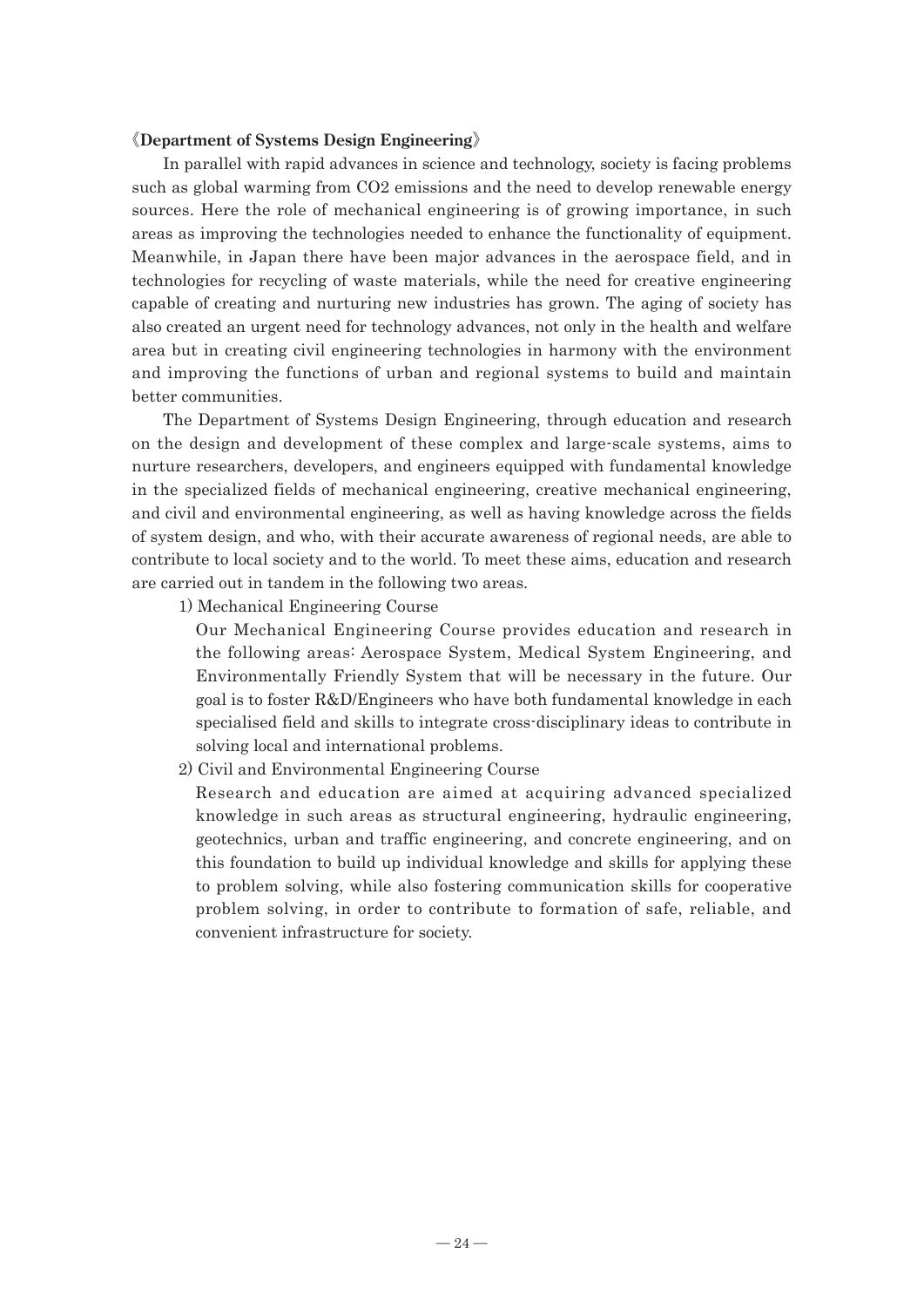| Course                                             | <b>Mechanical Engineering</b>                                                                                                                                                                                                                                                                                                       |                                       |                                                                                                                                                 |
|----------------------------------------------------|-------------------------------------------------------------------------------------------------------------------------------------------------------------------------------------------------------------------------------------------------------------------------------------------------------------------------------------|---------------------------------------|-------------------------------------------------------------------------------------------------------------------------------------------------|
| Field of<br>Instruction and<br>Research            | Quality                                                                                                                                                                                                                                                                                                                             | Faculty<br>Member                     | <b>Instruction Subject</b>                                                                                                                      |
| Aerospace System<br>Field                          | Generation and Evaluation of Micro/<br>NanoMaterials, Solid Mechanics,<br>Analysis on the Surface Structure,<br>and its Application to Electric-driven,<br>Highly Efficient and Low Environmental<br>Impact Technologies of Transportation<br>Machineries                                                                           | Prof.<br>Mikio Muraoka                | Overview of<br>Nanotechnology for<br>Mechanical Systems<br>Introduction to<br><b>Fundamental Physics</b><br>for Aircraft Systems<br>Engineering |
|                                                    |                                                                                                                                                                                                                                                                                                                                     | Associate Prof.<br>Makoto Yamaguchi   | Characterization<br>of Subsurface<br>Structure                                                                                                  |
|                                                    |                                                                                                                                                                                                                                                                                                                                     | Lecturer<br>Xu Zhao                   | Advanced Thin-film<br>Material Engineering                                                                                                      |
| Medical System<br><b>Engineering Field</b>         | Controller Design for Mechatronics<br>Devices with Sensors and Actuators.<br>Human Motion Measurement and Analysis<br>of its Mechanism, Applications of Magnetic<br>Fluids in Medicine, the Influence of<br>Surface Environment in Microfabrication<br>and Biomaterials, and its Applications to<br>Medical and Welfare Engineering | Prof.<br>Akihiro Naganawa             | <b>Advanced Control</b><br>Engineering I, II                                                                                                    |
|                                                    |                                                                                                                                                                                                                                                                                                                                     | Prof.<br>Takehiro Iwami               | Clinical Biomechanics<br>Health Care Movement<br>Sensing Science                                                                                |
|                                                    |                                                                                                                                                                                                                                                                                                                                     | Associate Prof.<br>Yoshiyuki Yamamoto | <b>Advanced Applied</b><br>Electromagnetism<br>Physical Properties of<br>Living Organisms                                                       |
|                                                    |                                                                                                                                                                                                                                                                                                                                     | Associate Prof.                       | Micro Processing                                                                                                                                |
|                                                    |                                                                                                                                                                                                                                                                                                                                     | Mamoru Takahashi                      | <b>Biomaterial Processing</b>                                                                                                                   |
|                                                    |                                                                                                                                                                                                                                                                                                                                     | Associate Prof.                       | Actuator                                                                                                                                        |
|                                                    |                                                                                                                                                                                                                                                                                                                                     | Yoshihiro Sasaki                      | Engineering I, II                                                                                                                               |
|                                                    |                                                                                                                                                                                                                                                                                                                                     | Lecturer<br>Takeshi Seki              | Design of Digital<br>Control Systems<br>Optical and AI<br>Therapeutic                                                                           |
|                                                    |                                                                                                                                                                                                                                                                                                                                     |                                       | Engineering                                                                                                                                     |
| Environmentally<br><b>Friendly System</b><br>Field | Ice Melting and Water Freezing, Theory<br>and Application of Renewable Energy<br>Conversion, Basic Study for Rarefied<br>Gas Dynamics and its Application,<br>Measurements for the Mechanical<br>Design, and its Application to Sustainable<br>Mechanical Engineering                                                               | Prof.<br>Makoto Tago 23               | <b>Advanced Natural</b><br>Convection Heat<br>Transfer I, II                                                                                    |
|                                                    |                                                                                                                                                                                                                                                                                                                                     | Prof.<br>Eiki Okuyama                 | Ultraprecision<br>Mechanism Design I, II                                                                                                        |
|                                                    |                                                                                                                                                                                                                                                                                                                                     | Associate Prof.<br>Yoshimi Komatsu    | Computational<br>Thermodynamics<br>and Fluid Dynamics                                                                                           |
|                                                    |                                                                                                                                                                                                                                                                                                                                     | Associate Prof.                       | Advanced Technology                                                                                                                             |
|                                                    |                                                                                                                                                                                                                                                                                                                                     | Yasuyuki Miyano                       | for System Design I, II                                                                                                                         |
|                                                    |                                                                                                                                                                                                                                                                                                                                     | Lecturer                              | Kinetic Theory for<br>Molecular Gas                                                                                                             |
|                                                    |                                                                                                                                                                                                                                                                                                                                     | Wataru Sugiyama                       |                                                                                                                                                 |

㉓ This professor will retire by the mandatory retirement regulation in March 2023.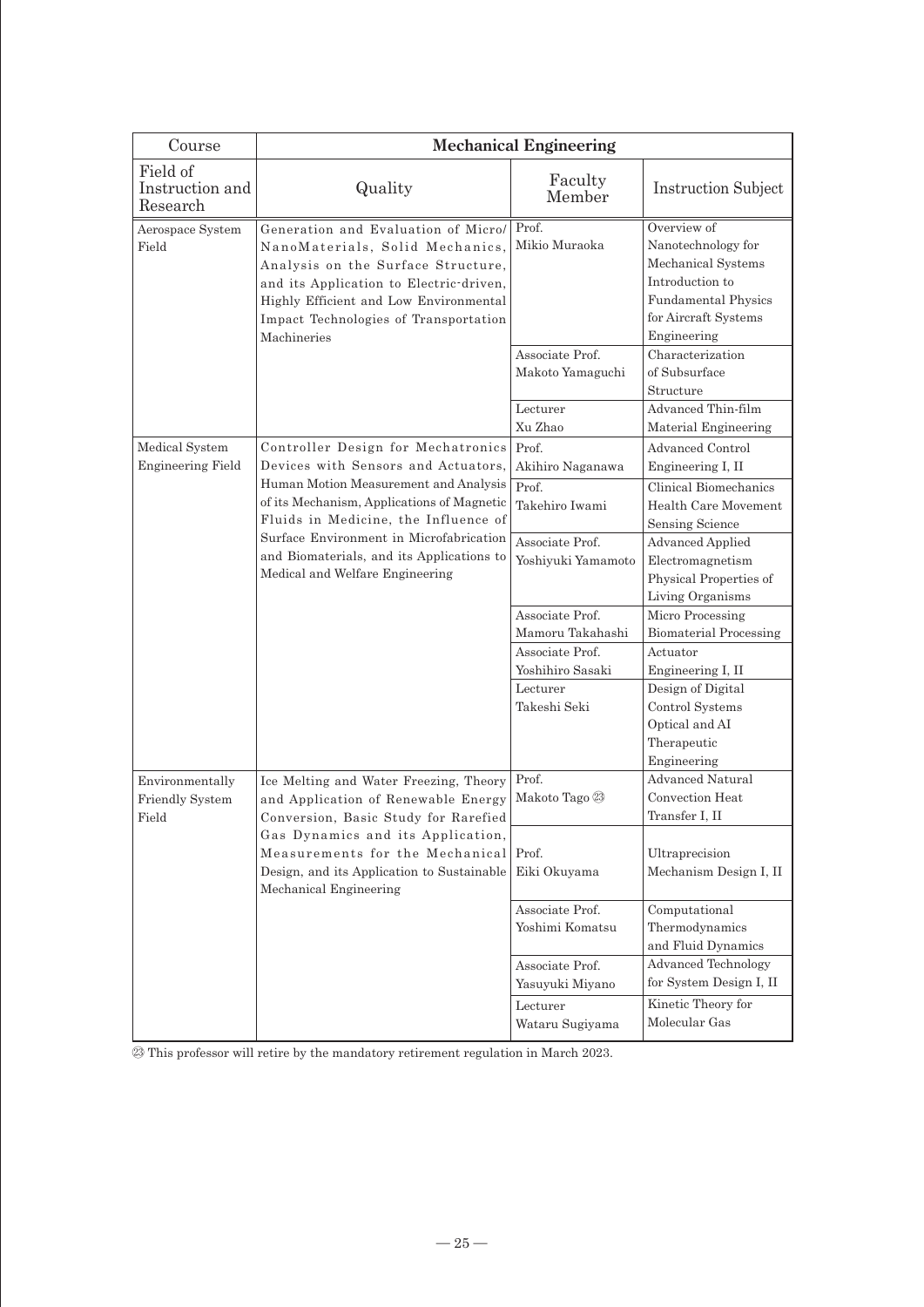| Course                                            | Civil and Environmental Engineering                                                                                                                           |                                    |                                  |
|---------------------------------------------------|---------------------------------------------------------------------------------------------------------------------------------------------------------------|------------------------------------|----------------------------------|
| Field of<br>Instruction and<br>Research           | Quality                                                                                                                                                       | <b>Faculty Member</b>              | Instruction Subject              |
| Structural Mechanics                              | Linear and Nonlinear Mechanics and Theory<br>of Structural Design of Steel and Timber<br><b>Structures</b>                                                    | Prof.<br>Humihiko Gotou            | Advanced Structural<br>Mechanics |
| Hydraulics and<br>Hydraulics<br>Engineering       | Measurements and Numerical Modeling of<br>Natural Disaster in rivers and coastal<br>area                                                                      | Associate Prof.<br>Kazuya Watanabe | Coastal and river<br>Engineering |
| Soil Mechanics<br>and Geotechnical<br>Engineering | Physicochemical and Mechanical Properties<br>of Soft Soil                                                                                                     | Associate Prof.<br>Toshihiro Ogino | Advanced Soil<br>Mechanics       |
| Urban and Traffic<br>Planning                     | Methods, and Analytical Techniques used in<br>Traffic Engineering and Planning                                                                                | Prof.<br>Hidekatsu Hamaoka         | Advanced Traffic<br>Engineering  |
|                                                   | Philosophy, Methods, and Analytical<br>Techniques used in Urban and Traffic<br>Planning with emphasis on the Logic and<br>Assumption on which these are based | Associate Prof.<br>Satoru Hino     | Advanced Urban<br>Planning       |
| Concrete<br>Engineering                           | Design of Construction Materials,<br>Maintenance of Concrete Structures and<br>Structural Analysis for Concrete Structures                                    | Prof.<br>Hidenobu Tokushige        | Construction Material<br>Design  |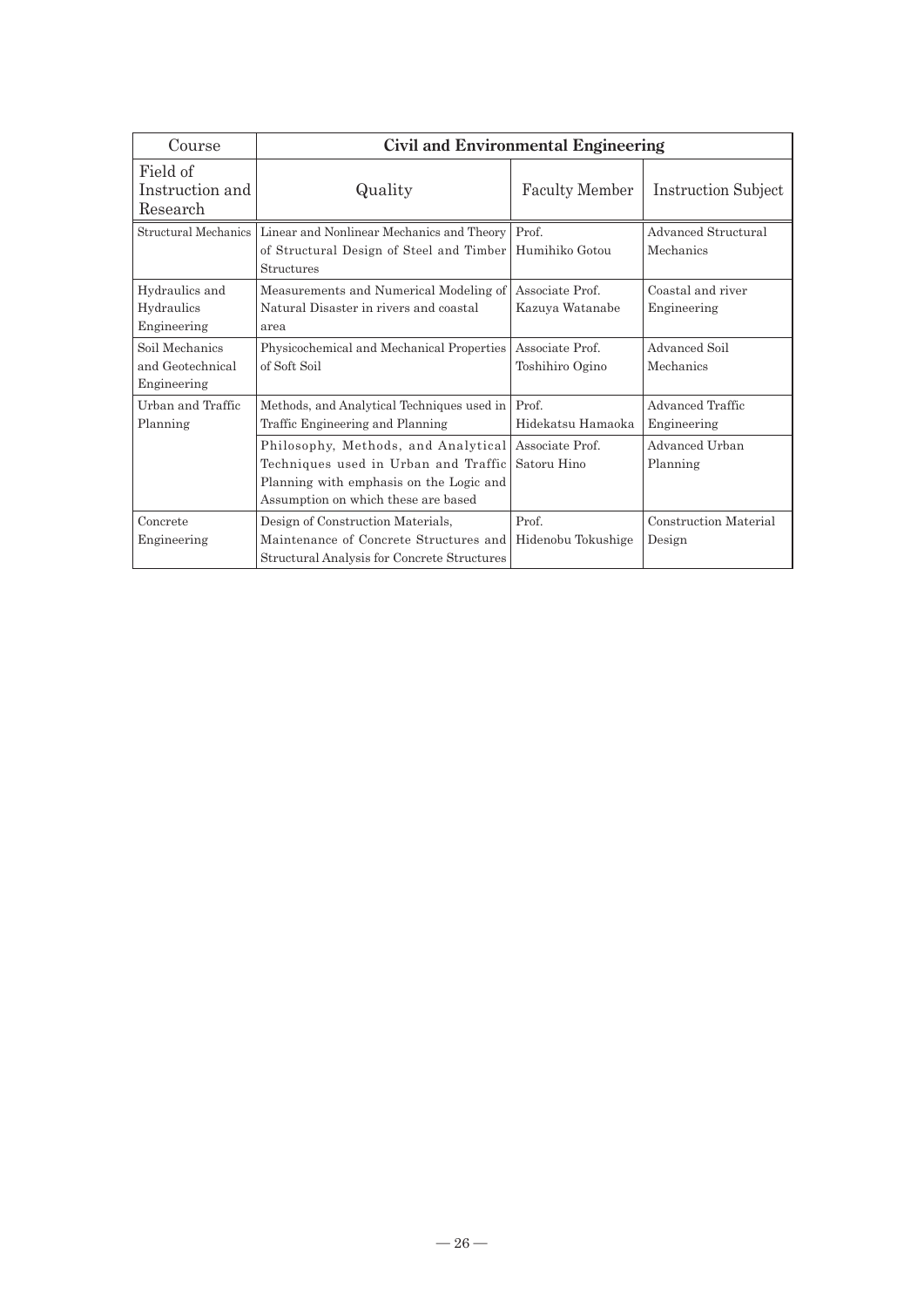#### 《**Cooperative Major in Sustainable Engineering**》

Industrial development has brought about economic growth and technological innovation, and production activities have increased the emission of greenhouse gases such as carbon dioxide, causing global climate change such as global warming and torrential rains, and industrial waste from factories has destroyed the natural environment. The unplanned consumption of energy resources threatens the future survival of society. Greenhouse gases and industrial wastes are undesirable effects of human activities and are considered as environmental burdens that cause problems in environmental conservation, and it is the responsibility of mankind to manage them in a rational manner. In 2015, the United Nations Summit adopted the "2030 Agenda for Sustainable Development" and the Sustainable Development Goals (SDGs). Japan has also set a policy goal of achieving carbon neutrality by 2050, and in the future, industrial technologies that reduce the environmental burden and form a sustainable society while maintaining economic growth will be emphasized. Industry can reduce its environmental impact through environmentally conscious design (life cycle design) that considers the environmental impact of products throughout their life cycle, from resource extraction to refining, transportation, manufacturing, use, and disposal (recycling and reuse), and by rationalizing energy use. In the future, it will be necessary to break away from the industrial technology that was suitable for the industrial revolution and the subsequent era of mass production and mass consumption, and to develop environmentally friendly design throughout the industrial world to enable a sustainable society. In particular, we will promote the electrification of power systems to break away from dependence on fossil fuels for mobile vehicles. The potential for renewable energy in the Akita region is high, and the development of the region will also require the advancement of technology to realize the rationalization of energy use. The study that aims to develop new industrial technology based on environmentally friendly design that promotes production activities while taking the environment into consideration, as well as breaking away from dependence on fossil fuels and the rational use of renewable energy, will be called Sustainable Engineering. The Cooperative Major in Sustainable Engineering has been established as a joint graduate school of Akita University and Akita Prefectural University based on such social needs, and aims to contribute to the sustainable development of the region through education and research in sustainable engineering, and to contribute to the reduction of environmental load and the promotion of industry in Japan and the region by acquiring advanced expertise in sustainable engineering.

The Cooperative Major in Sustainable Engineering aims to bring harmony between the environment and social systems by reducing the environmental load through education and research in the fields of electrification of power systems, environmentally friendly design, and renewable energy utilization in sustainable engineering, and to achieve sustainable development in Japan and the region. However, since the amount of knowledge to be acquired is enormous, specialization will be given to the main education and research fields of electrification of power systems in mobility and environmentally friendly design and use of renewable energy, with the former set as the Electromobility Course and the latter as the Social Environment Systems Course.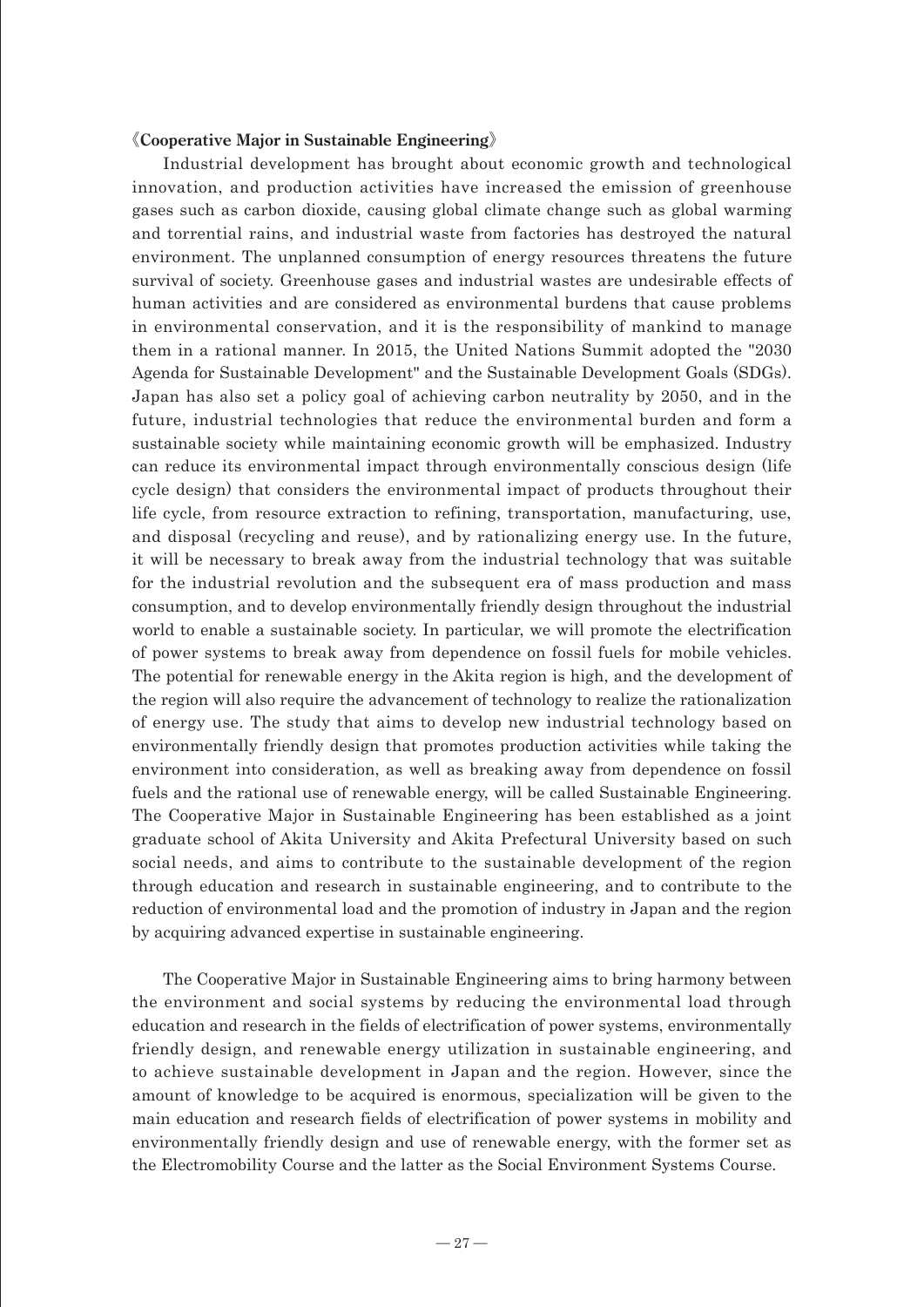Main Features of the Cooperative Major in Sustainable Engineering, and Matters to Note in Taking Entrance Exam

- 1. The degree granted carries the names of both Akita University and Akita Prefectural University.
- 2. Students are resident in both Akita University and Akita Prefectural University, but the official university of residence is that of the main supervisor providing primary research guidance.
- 3. Because students are enrolled in both Akita University and Akita Prefectural University, they can use the facilities and resources of both universities. (Some facilities and resources may not be available due to circumstances of each university.)
- 4. When the official university of residence is Akita University, research guidance may be received also from sub-supervisors of Akita Prefectural University.
- 5. Classes taken are those of the joint graduate school consisting of Akita University and Akita Prefectural University.
- 6. If the faculty member desired as the main supervisor belongs to Akita University, the student makes application to Akita University and takes the entrance examination given by Akita University. In this case, the official university of residence after admission to the major is Akita University, and payment of tuition and charges as well as application for scholarships, etc., is made as a student of Akita University.
- Note that for this major it is not possible to apply to both Akita University and Akita Prefectural University.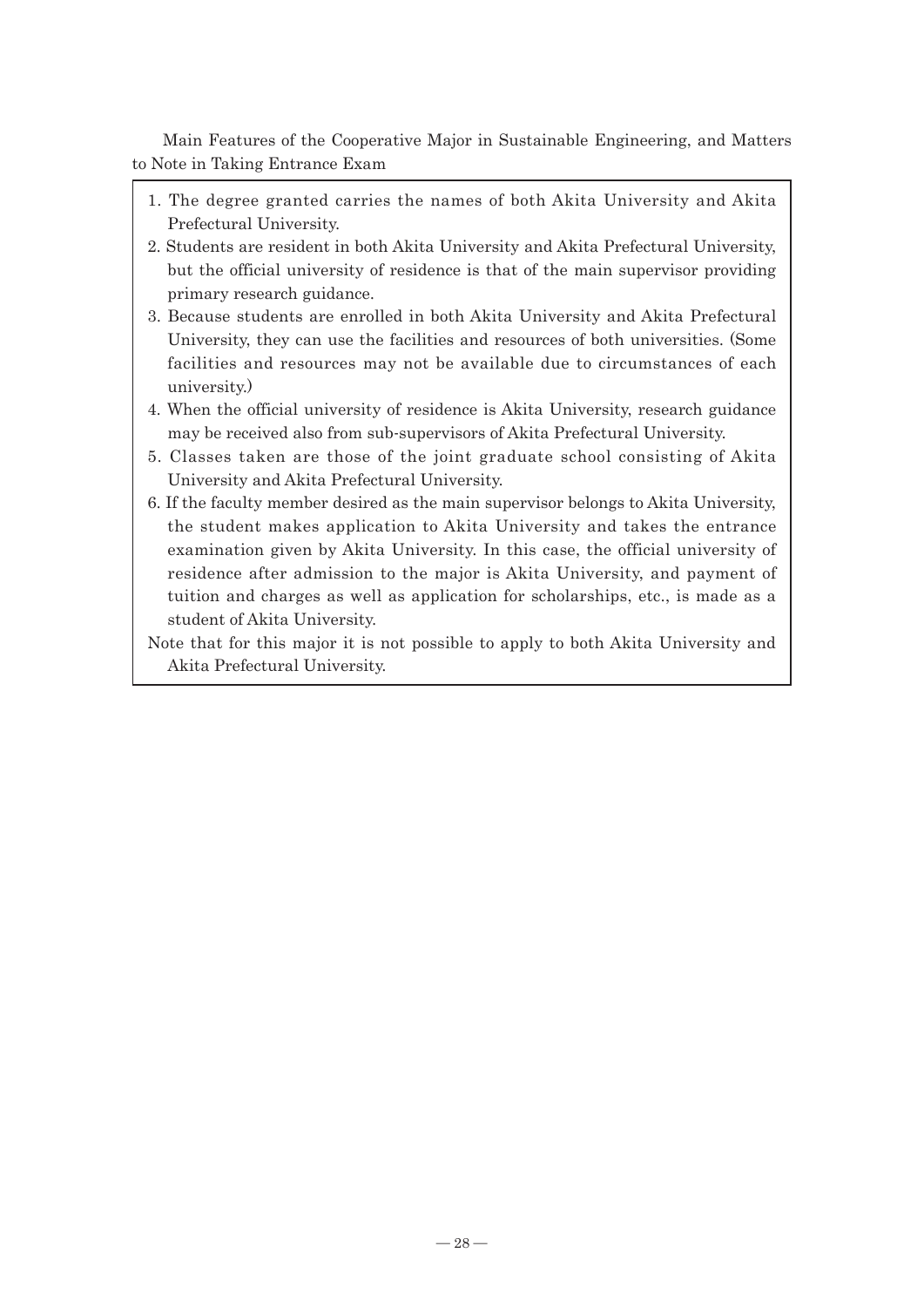| Course                                                                                          | Electromobility                                                                                                                                                  |                                    |                                                                  |
|-------------------------------------------------------------------------------------------------|------------------------------------------------------------------------------------------------------------------------------------------------------------------|------------------------------------|------------------------------------------------------------------|
| Field of<br>Instruction and<br>Research                                                         | Quality                                                                                                                                                          | <b>Faculty Member</b>              | Instruction Subject                                              |
| Heat and Fluid Flow.<br>Atomization.<br>Two-phase flow,<br>Heat<br>Exchanger                    | Environmental Control System for Prof.<br>electric aircraft, Fluid Dynamics and Heat<br>Transfer                                                                 | Takahiro Adachi                    | Advanced Course<br>for Energy of Heat<br>and Fluid Flow          |
| Electromagnetic<br><b>Energy Conversion</b><br>Engineering                                      | Development of new machines and Prof.<br>improvement of conventional machines for<br>electromagnetic energy conversion                                           | Katsubumi Tajima                   | Electromagnetic<br><b>Energy Conversion</b><br>Engineering       |
| Stability and<br>transition in shear<br>flows. Heat and mass<br>transfer, Biofluid<br>mechanics | Hybrid laminar flow control for airfoils,<br>Seawater greenhouses for SDGs, Inertial<br>migration in particle-laden flows                                        | Associate Prof.<br>Takeshi Akinaga | Integrated modeling<br>and simulation for<br>design optimisation |
| Control Engineering.<br>System Engineering                                                      | Mathematical Model Construction and Associate Prof.<br>Development of Analysis Methods for<br>Various Systems                                                    | Takeshi Miura                      | Advanced Control<br><b>System Engineering</b><br>I. II           |
| Measurement<br>Engineering                                                                      | Development of surface analysis techniques<br>for revealing quantitative surface nano-scale<br>physical properties on advanced electronic/<br>magnetic materials | Lecturer<br>Yukinori Kinoshita     | Advanced mechanical<br>measurement                               |
| Aerospace<br>Engineering                                                                        | Electric aircraft control, Aerospace dynamics,<br>Spacecraft, Space exploration, Space debris                                                                    | Lecturer<br>Hiroshi Hirayama       | Aircraft system control                                          |
| Electromechanical<br>Energy<br>Conversion                                                       | Analysis and design of magnetic devices in<br>electric drive systems                                                                                             | Lecturer<br>Yukihiro Yoshida       | Modelling and Analysis<br>of Electrical Machinery<br>I. II       |

| Course                                                                                                 | <b>Social Environment Systems</b>                                                                                                                                                                     |                                        |                                                      |
|--------------------------------------------------------------------------------------------------------|-------------------------------------------------------------------------------------------------------------------------------------------------------------------------------------------------------|----------------------------------------|------------------------------------------------------|
| Field of<br>Instruction and<br>Research                                                                | Quality                                                                                                                                                                                               | <b>Faculty Member</b>                  | Instruction Subject                                  |
| Life Cycle Design<br>Engineering (Design<br>Engineering, Quality<br>Engineering, Value<br>Engineering) | Design methodology studies and eco-<br>efficiency analysis of products or product<br>service systems considering the life cycles                                                                      | Prof.<br>Nozomu Mishima                | Life cycle design<br>engineering basics              |
| Computation of<br>Materials                                                                            | Research and Education of Materials<br>Computation Based on Molecular Orbital<br>Method and Molecular Dynamics Method                                                                                 | Associate Prof.<br>Yoshiyuki Sato      | Materials Computation<br>for Molecules I, II         |
| High-temperature<br>physical properties<br>of matter                                                   | Studies of fundamental properties of<br>inorganic high-temperature materials, and<br>their applications to high-level radioactive<br>waste treatment and environmentally<br>friendly glass production | Associate Prof.<br>Toru Sugawara       | High-temperature<br>physical properties<br>of matter |
| Chemical<br>Engineering<br>(Unit operation,<br>Separation<br>engineering)                              | Development of novel chemical processes for<br>resources and their systematization using<br>IoT technology                                                                                            | Associate Prof.<br>Hiroshi Takahashi   | <b>Chemical Process</b><br>Design                    |
| Earth Science<br>(Petrology,<br>Geochemistry,<br>Isotope chemistr)                                     | Research of mass transfer and chemical<br>reaction in the earth Environmental system,<br>Development of analytical techniques                                                                         | Associate Prof.<br>Mayuko Fukuyama     | Earth and<br>Environmental<br>analytical science     |
| Energy systems<br>analysis                                                                             | Design and analysis of the regional energy<br>systems consisting of resources, conversion<br>technologies, and demand for a sustainable<br>decarbonized society                                       | Associate Prof.<br>Takaaki Furubayashi | Special Theory on<br>Regional Energy<br>Systems      |